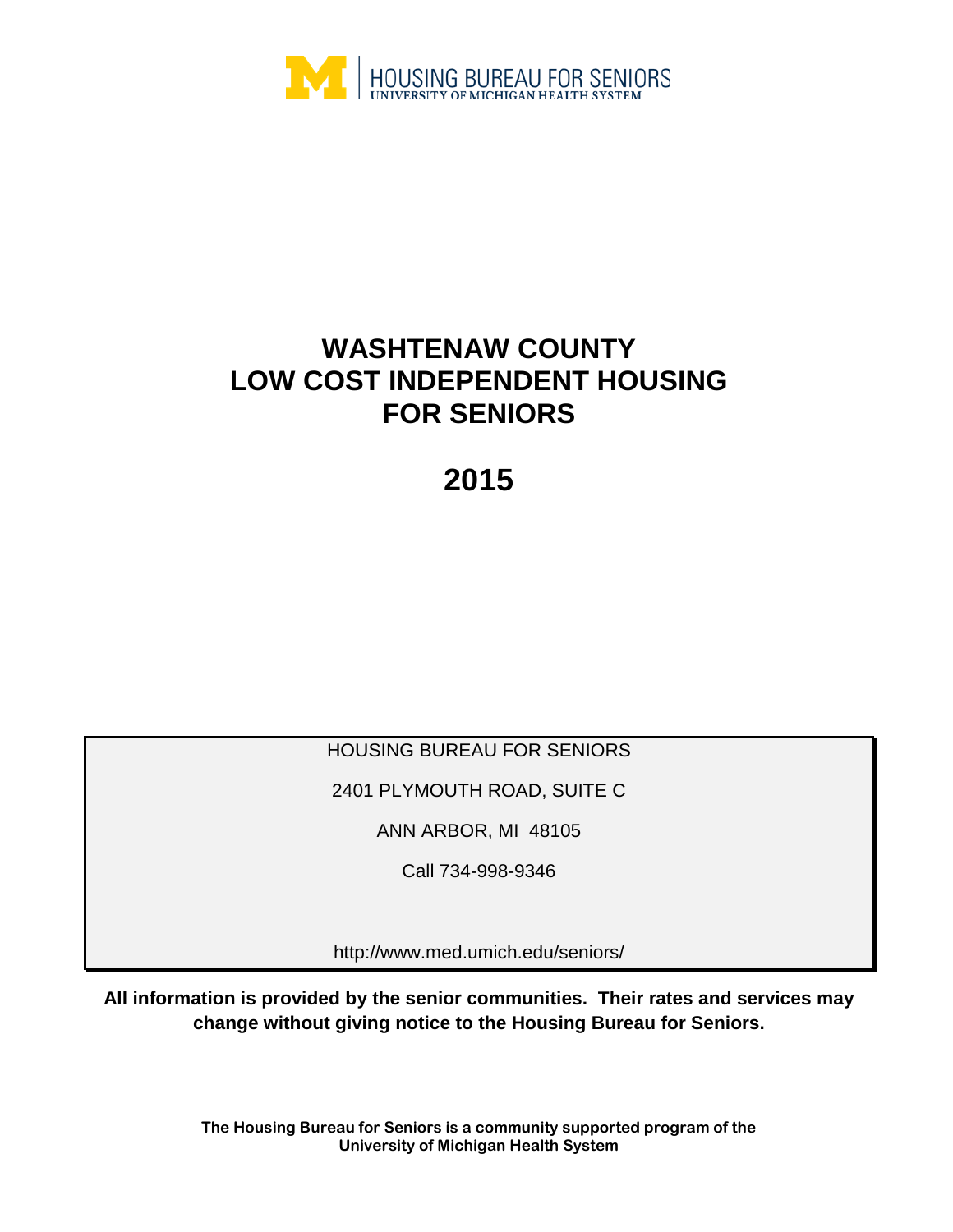

# **Washtenaw County's Low Cost Independent Housing for Seniors**

Below is some general information about low cost housing and an overview of housing options available for seniors and individuals with disabilities. There are many different types of housing subsidies offered by the federal and state government. Income guidelines and monthly rent paid will vary depending on the type of subsidy offered. The amenities and services offered by each community vary. Ask when you apply. There are often waiting periods for subsidized housing, so be prepared to add your name to a waiting list. Many low income housing facilities participate in the federally subsided Section 8 Program. Participants are given a Housing Choice Voucher to submit to the rental management.

#### **Low Cost Options**

- **Low Income Tax Credit Program**: Rents are below market rate and are based on the medium income of the area. There are eligibility requirements. The following properties participate in this program for seniors 55+: Courthouse Square, Lexington Club, The Pines, Cross Street Village, and Woodhill Senior Apartments in Manchester.
- **Senior Subsidized Housing**: Seniors, 62+, who meet income eligibility requirements, may qualify for rent rates that are 30% of their gross annual income. All sources of income are counted, including wages, social security or VA payments and interest on investments. Examples in Ann Arbor are Cranbrook Tower, Sequoia Place, and Parkway Meadows. Saline offers Mill Pond Manor and Ypsilanti offers Carpenter Place, Towne Centre Place, Clark East Towers, Melvin T. Walls, and Chidester Place.

Lurie Terrace in Ann Arbor is not subsidized, but does offer some modest rent rates and requires residents to pay for 15 meals a month.

**Public Housing**: the Ann Arbor Housing Commission and the Ypsilanti Housing Commission offer low cost housing based on income.

**Section 8/Housing Choice Voucher:** A Section 8 voucher is one type of federal housing subsidy for low-income individuals to help expand choices in the housing market. These vouchers are difficult to obtain, and a landlord may choose not to accept your voucher at any time. If you have a Section 8 voucher you must live in a complex that offers rentals at 'fair market rent' (a governmental designation). The government pays a portion of the rent and the tenant pays the remainder. Periodically during an open enrollment period, an application may be made to be placed on a waiting list. Placement on the waiting list is determined by using a random process (similar to a lottery) which provides all seekers an equal chance. It could take many years to acquire a voucher.

#### **Special Termination Provision for Senior Citizens\***

Public Act 348 allows senior citizens who have entered into renewed, or renegotiated rental agreements after June 15, 1995 and who have occupied a rental unit for more than **13 months** may terminate the lease on 60-day notice if:

- 1) the tenant becomes eligible to move into a rental unit in a senior citizen housing subsidized by a local, state, or federal program or
- 2) the tenant becomes incapable of living independently, as certified by a physician. **\*Taken from a Practical Guide for Tenants and Landlords.**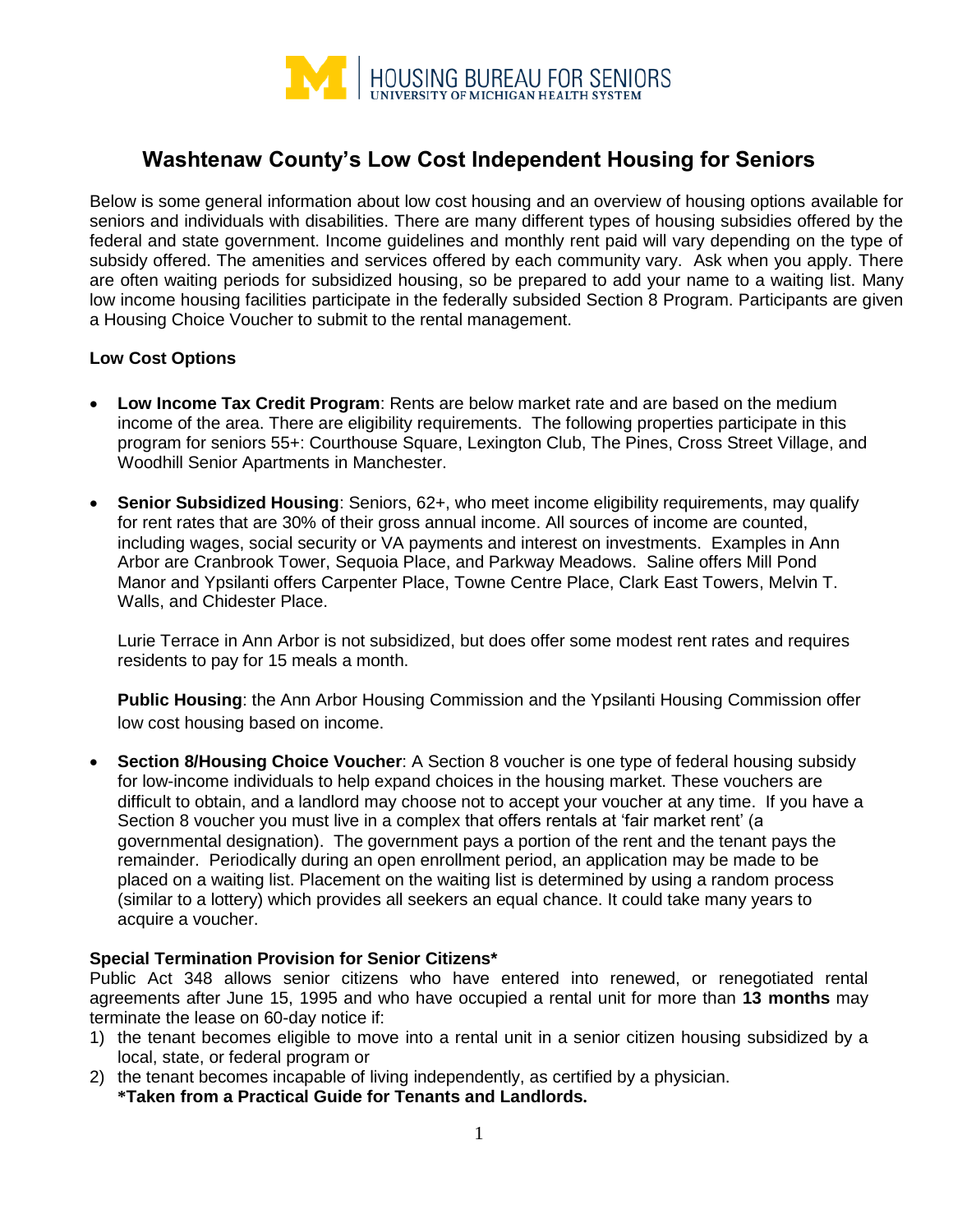

# **Applying for Low Cost Housing**

Age and income determine your eligibility for low cost and subsidized housing. When applying for low cost housing, you will be asked for information about your personal history and be required to provide documentation of income sources. The type and amount of needed documentation varies with each housing community. Below are examples of documentation and fees that may be requested.

#### **Be prepared to pay move-in fees, which include a security deposit and first month's rent**.

#### **Personal History/Information that landlords may require:**

| <b>Credit History</b>                                | Driver's License, State ID, and/or Social    |  |
|------------------------------------------------------|----------------------------------------------|--|
|                                                      | <b>Security Card</b>                         |  |
| Criminal record check                                | <b>Landlord References</b>                   |  |
| □State of Michigan                                   | May go back 5 years                          |  |
| □Washtenaw Sheriff Dept.                             |                                              |  |
| <b>Birth Certificate</b>                             | <b>Health Bills</b>                          |  |
| <b>Official Statements from the Source</b>           |                                              |  |
| <b>Income</b>                                        | <b>Assets</b>                                |  |
| <b>Social Security Statement</b>                     | <b>Bank Statements</b>                       |  |
| <b>Veterans Benefits</b>                             | Property                                     |  |
| <b>Pension Statement</b>                             | Annuities, CDs, Bonds, etc.                  |  |
| Proof of Need for Live-in Caregiver                  |                                              |  |
| Caregiver criminal record check                      | Letter from your doctor indicating need or a |  |
| $\Box$ State of Michigan                             | form verifying need for caregiver            |  |
| □Washtenaw Sheriff Dept.                             |                                              |  |
| If they take pets                                    |                                              |  |
| <b>Security Deposit</b><br>Verification of all shots | Michigan License                             |  |

#### **OBTAINING INFORMATION**

- **1. Social Security Documentation** Go to the Social Security Office at 3971 Research Park Dr**.** (off Ellsworth Road**)** Ann Arbor, or phone the local office at 1-877-402-0825 or the national office at 1- 800-772-1213. Forms are also available online at **[www.socialsecurity.gov](http://www.socialsecurity.gov/)**. **The Ann Arbor Social Security office will be open to the public Monday through Friday from 9 a.m. to 3 p.m. The office closes to the public at noon every Wednesday.**
- 2. **Veteran Benefits** Call the Washtenaw County Veteran Services at 734-971-2195.
- **3. Birth Certificate** To obtain a birth certificate online or by mail, go to the Michigan Department of Community Health's website at<http://www.michigan.gov/mdch/>and type in "vital records" in the advanced search window. You will also find instructions for obtaining your birth certificate from another state**.**
- 4. **Credit Report** Obtain a free credit report on an annual basis online at: [www.annualcreditreport.com](http://www.annualcreditreport.com/) or call 877-322-8228.

**NOTE**: The management may require a release of information to conduct routine background investigation with employers, creditors, landlords, government agencies, and the police department. If rejected for any reason, most properties will notify you in writing with the reason. You have the right to an appeal.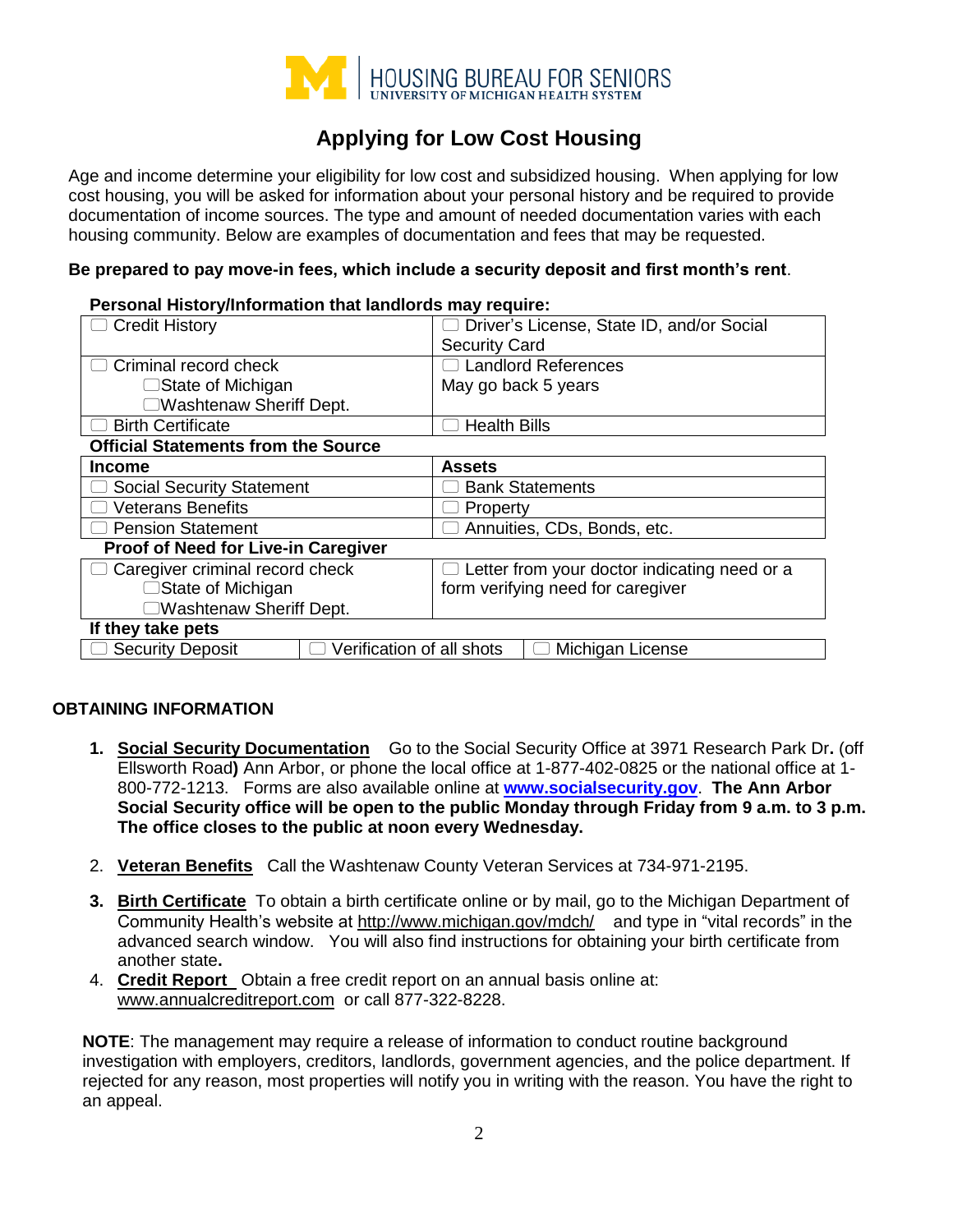

# **Senior Subsidized Senior Housing**: **How Rent is Calculated**

**Senior Subsidized Housing** is for those 62+ who meet income eligibility requirements for housing that receives a subsidy from the US Department of Housing and Urban Development (HUD). In Washtenaw County, it is often referred to as a "Section 8 building". As long as you live in a HUD building, you receive a rent rate that is 30% of your gross annual income adjusted by health care costs.

How rent is calculated ….

| Add all Sources of Annual Income      | \$15,000                    |
|---------------------------------------|-----------------------------|
| Deduct approved health care           | \$15,000                    |
| expenses to determine adjusted income | - \$3,000 (medical bills)   |
|                                       | 12,000                      |
| Divide adjusted income by 12          | $12,000/12 = $1,000$        |
| Take 30% of adjusted income for rent  | $$1,000 \times 30\% = $300$ |

Assets such as a home or investments are also taken into consideration in determining your total rent and are not included in this example**.**

Examples of approved medical expenses include copays, premiums, deductibles and prescription medicines.

# **Transportation for Seniors & Persons with Disabilities**

If you do not drive, there are resources to help you get to around:

**Ann Arbor Area Transportation Authority (AAATA)** 2700 S Industrial, Ann Arbor, MI 48104 Phone: Office: (734) 973-6500) Ride Line: 996-0400 (Route/Schedule Information) A-Ride/Senior Program Ride: 973-1611 (Need to obtain a AAATA ID Good as Gold card to participate) **Website: www.theride.org**

- A-Ride: Wheelchair accessible transportation for disabled people unable to ride fixed-route buses. Serves Ann Arbor and selected other locations for a low fare.
- Good as Gold: Persons 65+ with an ID card issued by AATA can take shared-ride taxi trips within Ann Arbor city limits and selected other locations for a low fare.
- Senior Fare Deals- Ages 60-64, must obtain a Fare Deal Card from AATA \$.75 per ride.
- Fixed-Route Bus Service: 65+ free
- Senior Ride: Can arrange trips with senior housing management for shopping. There is a 5 person minimum and a fee of \$. 75 cents each way per person.

**JFS Care Van Transportation Program** 2245 S. State St., Ann Arbor, MI 48104

Phone: (734) 769-0209 **Website: www.jfsannarbor.org**

**Services:** JFS Care Van provides rides to locations within the Ann Arbor and Ypsilanti area for: medical appointments, shopping, grocery stores, work, and errands. Clients must be over the age of 62, disabled or a Work First client.

**Hours**: Monday - Thursday 9 a.m. - 4:30 p.m., Friday 9 a.m. - 12 p.m.

**Fees:** Sliding scale based on income. Ask JFS social workers.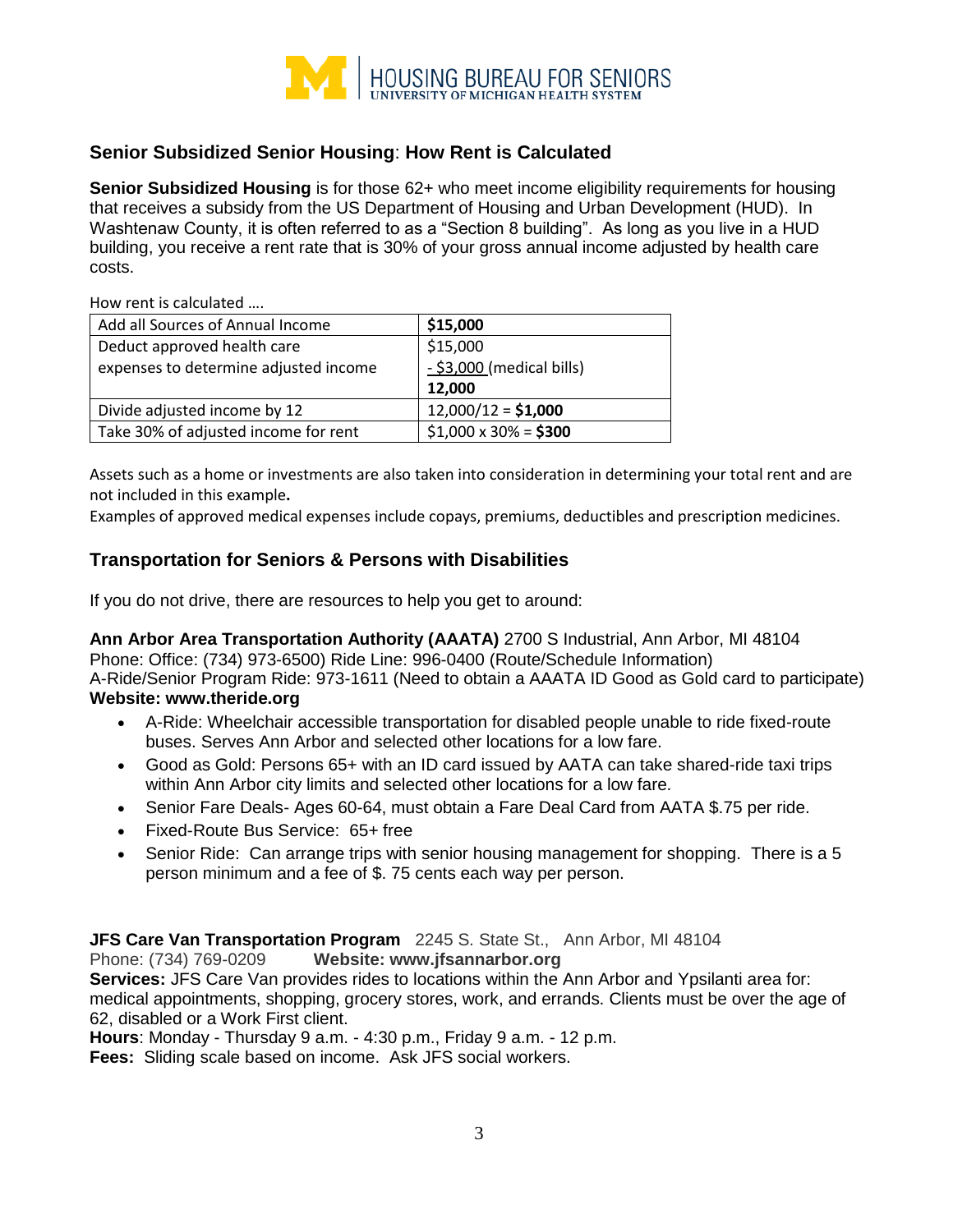

# **ANN ARBOR HOUSING OPTIONS**

| <b>CRANBROOK TOWER</b>      |                                                                                           |
|-----------------------------|-------------------------------------------------------------------------------------------|
| 2901 Northbrook Place       |                                                                                           |
| Ann Arbor, MI 48103         |                                                                                           |
| Telephone:                  | (734) 668-8914                                                                            |
| Fax:                        | (734) 668-7760                                                                            |
| Contact:                    | Deborah Gilbert, Property Manager                                                         |
| Management Company:         | <b>KMG Prestige</b>                                                                       |
| Units:                      | 202                                                                                       |
| Available:                  | 182-one bedrooms (600 sq. ft.) and 20-two bedrooms (700<br>sq. $ft.$ )                    |
| Rent Range:                 | Tenant pays 30% of adjusted gross annual income                                           |
| Age requirement:            | 62 plus; Disabled can be younger                                                          |
|                             | Live-in aide allowed with a doctor 's statement                                           |
| Income guidelines           | \$18,200-\$44,950 (1 person); \$20,750-\$51,400 (2 people)                                |
| Payee Services              | Allowed                                                                                   |
| Included in rent:           | Heat, Electricity and water and cable ready                                               |
| <b>Application Fee:</b>     | None                                                                                      |
| Security deposit:           | First month's rent (or \$50.00 minimum)                                                   |
| Pets:                       | One small pet with a \$150 deposit                                                        |
| Section 8 voucher accepted: | No, this is a section 8 site building.                                                    |
| Transportation:             | AATA fixed-route bus, A-Ride (disabled), Good As<br>Gold (65+ non-disabled), JFS Care Van |
| Handicap accessible units:  | 20 units (barrier free)                                                                   |
| Laundry facilities:         | On every floor except on first floor                                                      |

Two Service Coordinators on staff to help residents problem solve on matters that are financial, legal and medical as well give educational and emotional support and provide links to relevant community services. Air conditioning is the wall unit type, and units are provided. When the waitlist is closed applications will not be accepted.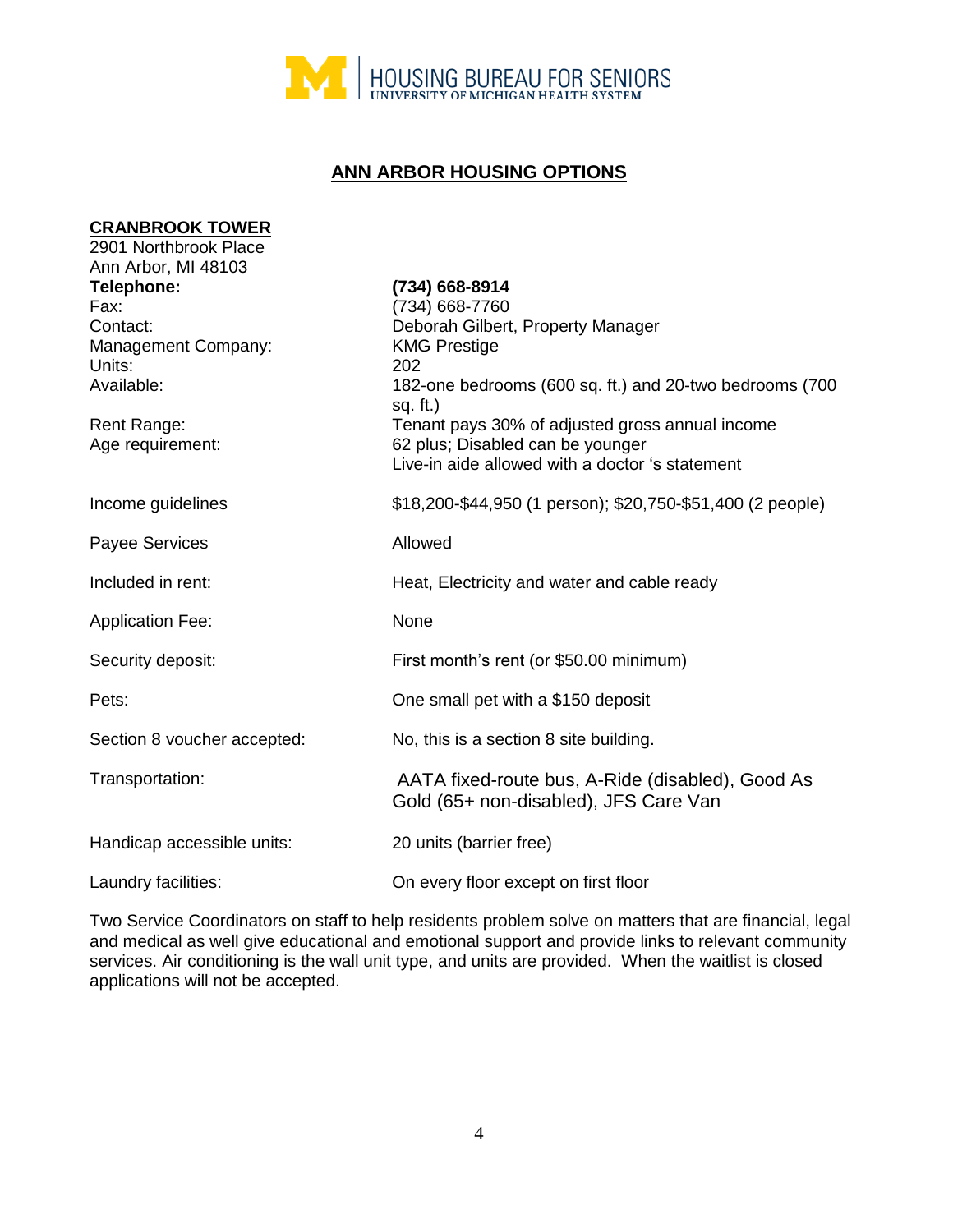

# **COURTHOUSE SQUARE APARTMENTS**

| 100 Fourth Avenue<br>Ann Arbor, MI 48104                                                               |                                                                                                                                                                                                                                                                                        |
|--------------------------------------------------------------------------------------------------------|----------------------------------------------------------------------------------------------------------------------------------------------------------------------------------------------------------------------------------------------------------------------------------------|
| Telephone:<br>Fax:<br>Email<br>Contact:<br>Management Company:<br>Units:<br>Lease terms:<br>Available: | (734) 995-5511<br>(734) 995-5533<br>wickfieldproperties.com<br>Louise Carter, Community Director<br><b>Wickfield Properties, LLC</b><br>116<br>1 year<br>93 one bedrooms (577-648 sq. ft.) and 23 two bedrooms<br>$(803-995 sq. ft.)$<br>Live in caregiver allowed with physician note |
| Age requirement:                                                                                       | 55 plus (no underage dependents allowed)                                                                                                                                                                                                                                               |
| Payee Services:                                                                                        | Allowed                                                                                                                                                                                                                                                                                |
| Included in rent:                                                                                      | Heat, water, trash and central air conditioning                                                                                                                                                                                                                                        |
| <b>Application Fee:</b>                                                                                | \$30 (non-refundable)                                                                                                                                                                                                                                                                  |
| Security deposit:                                                                                      | \$250                                                                                                                                                                                                                                                                                  |
| Pets:                                                                                                  | Cats & dogs under 25 lbs. \$150 non-refundable pet fee<br>and \$15 a month                                                                                                                                                                                                             |
| Section 8 voucher accepted:                                                                            | Yes. Note: Obtain a move packet from housing authority.                                                                                                                                                                                                                                |
| Transportation:                                                                                        | AATA fixed-route bus, A-Ride (disabled), Good As<br>Gold (65+ non-disabled), JFS Care Van                                                                                                                                                                                              |
| Handicap accessible units:                                                                             | Yes, 15 units                                                                                                                                                                                                                                                                          |
| Laundry facilities:                                                                                    | On the second floor                                                                                                                                                                                                                                                                    |

A home health agency is on location and is available to independently contract services with tenants. Parking at nearby parking structures is an additional expense of \$65/month, which is a discounted rate. Residents needing handicap accessibility are given priority to park in the nearest structure. Rental rates (below) are based on 50% and 60% of the medium income of Washtenaw County residents (market rate rents). A rent special is running in 2015 for an indefinite time: 1 BR \$699/month, 2BR1BA \$799/month, and 2BR2BA \$995/month. These rates are subject to change—call to confirm. Regular rates are in the table below.

| 50% of medium income          | 60% of medium income | 1 BR Rent | 2 BR Rent    |
|-------------------------------|----------------------|-----------|--------------|
| 1 person at or below \$31,450 | 1 person \$37,740    | \$805     | \$995-2 bath |
|                               |                      |           | \$900-1bath  |
| 2 persons at or below         | 2 persons \$43,150   | \$805     | $$995 -2$    |
| \$35,950                      |                      |           | <b>Bath</b>  |
|                               |                      |           | 900-1 Bath   |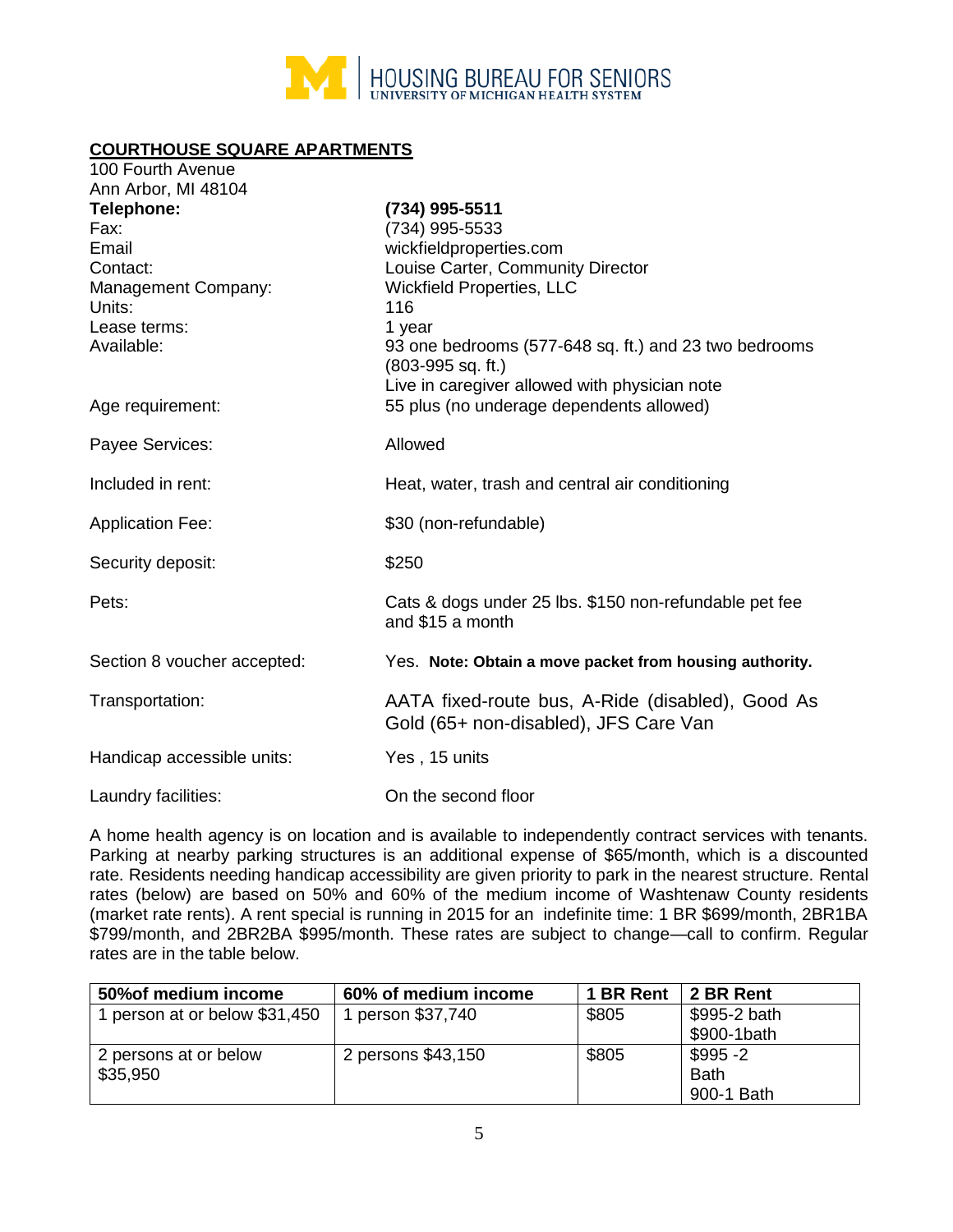

#### **LURIE TERRACE**

| 600 W. Huron        |                 |
|---------------------|-----------------|
| Ann Arbor, MI 48103 |                 |
| Telephone:          | (734) 665-0695  |
| Fax:                | (734) 665-1580  |
| Contact:            | Sue Buday, Dire |

# **Telephone: (734) 665-0695**

| TVIVNIVIIV.                  | <b>UUTI UUU UUUU</b>                  |         |                                                 |         |
|------------------------------|---------------------------------------|---------|-------------------------------------------------|---------|
| Fax:                         | (734) 665-1580                        |         |                                                 |         |
| Contact:                     |                                       |         | Sue Buday, Director / William Campbell, Leasing |         |
|                              | <b>Specialist</b>                     |         |                                                 |         |
| Website:                     | www.lurieterrace.org                  |         |                                                 |         |
| Email                        | director@lurieterrace.org             |         |                                                 |         |
| Lease terms <b>:</b>         | 1 year lease and then month-to-month  |         |                                                 |         |
| *Available/Rent Range:       | Square Footage Range: 294-662 sq. ft. |         |                                                 |         |
| Includes apartment, 15 meals | <b>Small Efficiency</b>               | \$552,  | Med. Efficiency                                 | \$562   |
| and utilities (except phone) | Deluxe Efficiency                     | \$581,  | Gr. Floor Flexible                              | \$581   |
|                              | Flexible                              | \$686,  | Small Bedroom                                   | \$752   |
|                              | Temp 1 Bedroom                        | \$803,  | Large one Bedroom                               | \$810   |
|                              | Companion                             | \$828.  | Temp. 1 Bedroom                                 | \$882   |
|                              | Family                                | \$895,  | One Bedroom                                     | \$981   |
|                              | Two Bedroom                           | \$1000. | Deluxe                                          | \$1,284 |
|                              |                                       |         |                                                 |         |

Parkview Building (adjacent to Lurie Terrace) (4) one-bedroom units with tiled, walk-in showers. Rent is \$707/month for 1<sup>st</sup> floor; \$773/month for 2<sup>nd</sup> floor (includes all utilities except electric).

| Age Requirement:            | 62 plus                                                                                   |
|-----------------------------|-------------------------------------------------------------------------------------------|
| <b>Income Guidelines:</b>   | None                                                                                      |
| Payee Services              | Allowed                                                                                   |
| Included in rent:           | All utilities                                                                             |
| Deposit:                    | \$100 non-refundable fee to hold an apartment                                             |
| Security deposit:           | First month's rent                                                                        |
| Pets:                       | Small cats or dogs w/ \$100 deposit and \$100,000 renter's<br>insurance is required       |
| Section 8 voucher accepted: | Yes. Note: Obtain a move packet from housing authority.                                   |
| Transportation:             | AATA fixed-route bus, A-Ride (disabled), Good As Gold<br>(65+ non-disabled), JFS Care Van |
| Handicap accessible units:  | Yes, 10 units                                                                             |
| Laundry Facilities:         | On the ground floor                                                                       |
|                             |                                                                                           |

This is an eight-story structure with 8 different floor plans. Air conditioning is included in the rent and window units are provided. \*All residents receive 15 meal tickets for dinners served in the dining room –these are included in the rent. There is an additional meal charge for a second resident in the apartment (\$128.25/month). Guest meals can be purchased. Meals are served Monday-Friday. This is a no smoking campus.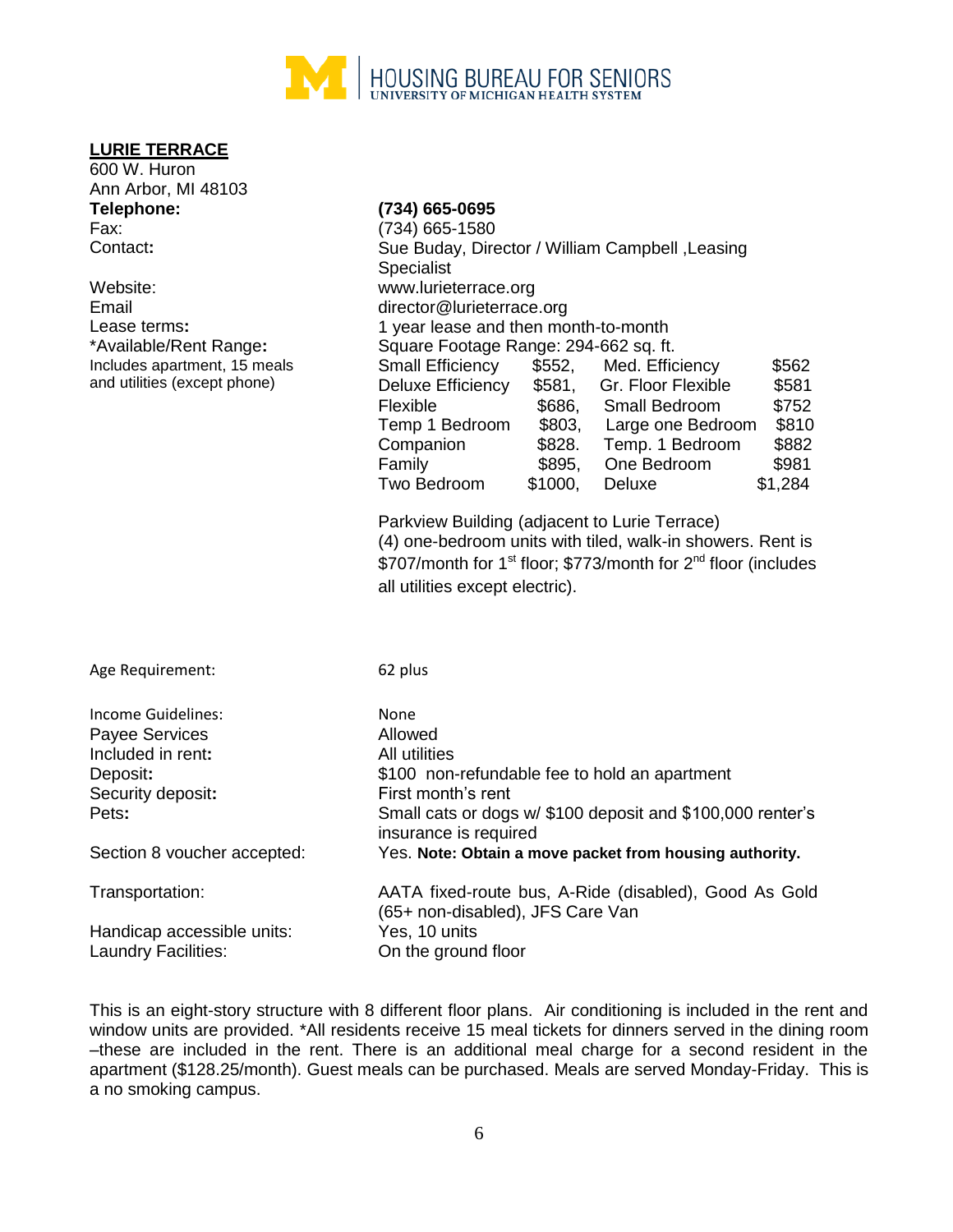

#### **SEQUOIA PLACE**

| 1131 North Maple Road (at Sequoia Blvd.) |                                                                                           |  |  |
|------------------------------------------|-------------------------------------------------------------------------------------------|--|--|
| Ann Arbor, MI 48103                      |                                                                                           |  |  |
| Telephone:                               | (734) 669-8840                                                                            |  |  |
| Fax:                                     | (734) 669-8903                                                                            |  |  |
| Contact:                                 | Faith Barr, Resident Manager                                                              |  |  |
| Units:                                   | 55                                                                                        |  |  |
| Lease terms:                             | 1 year, with some flexibility                                                             |  |  |
| Available:                               | One-bedroom apartments                                                                    |  |  |
|                                          |                                                                                           |  |  |
| Rent Range:                              | Tenant pays 30% of adjusted gross income.                                                 |  |  |
| Age requirement:                         | 62 plus                                                                                   |  |  |
|                                          |                                                                                           |  |  |
| Income Guidelines:                       | \$30,600 for 1 person                                                                     |  |  |
|                                          | \$35,000 for 2 people                                                                     |  |  |
|                                          |                                                                                           |  |  |
| Payee Services:                          | Not usual practice but can accept if not done electronically                              |  |  |
| Included in rent:                        | Heat, central air conditioning, water and electricity.                                    |  |  |
|                                          |                                                                                           |  |  |
| <b>Application Fee:</b>                  | None                                                                                      |  |  |
|                                          |                                                                                           |  |  |
| Security deposit:                        | Equal to one's month's rent                                                               |  |  |
| Pets:                                    | Yes, if pet policy terms are met with a \$300 refundable                                  |  |  |
|                                          | deposit.                                                                                  |  |  |
|                                          |                                                                                           |  |  |
| Section 8 voucher accepted:              | No, this is a site based building.                                                        |  |  |
|                                          |                                                                                           |  |  |
| Transportation:                          | AATA fixed-route bus, A-Ride (disabled), Good As Gold<br>(65+ non-disabled), JFS Care Van |  |  |
|                                          |                                                                                           |  |  |
| Handicap accessible units:               | 5 units (Barrier free)                                                                    |  |  |
|                                          |                                                                                           |  |  |
| <b>Laundry Facilities:</b>               | In central location on second floor                                                       |  |  |

This community has a Service Coordinator who helps residents with problem solving matters that are financial, legal and medical and provides links to relevant community services. There are above ground beds for planting gardens and a program to encourage healthy eating and living, which includes a monthly potluck dinner. There is a twice monthly food distribution through Food Gatherers. A twice weekly exercise class is available onsite. Neighborhood Network computer lab has 4 computers with free internet access. This is a non-smoking property.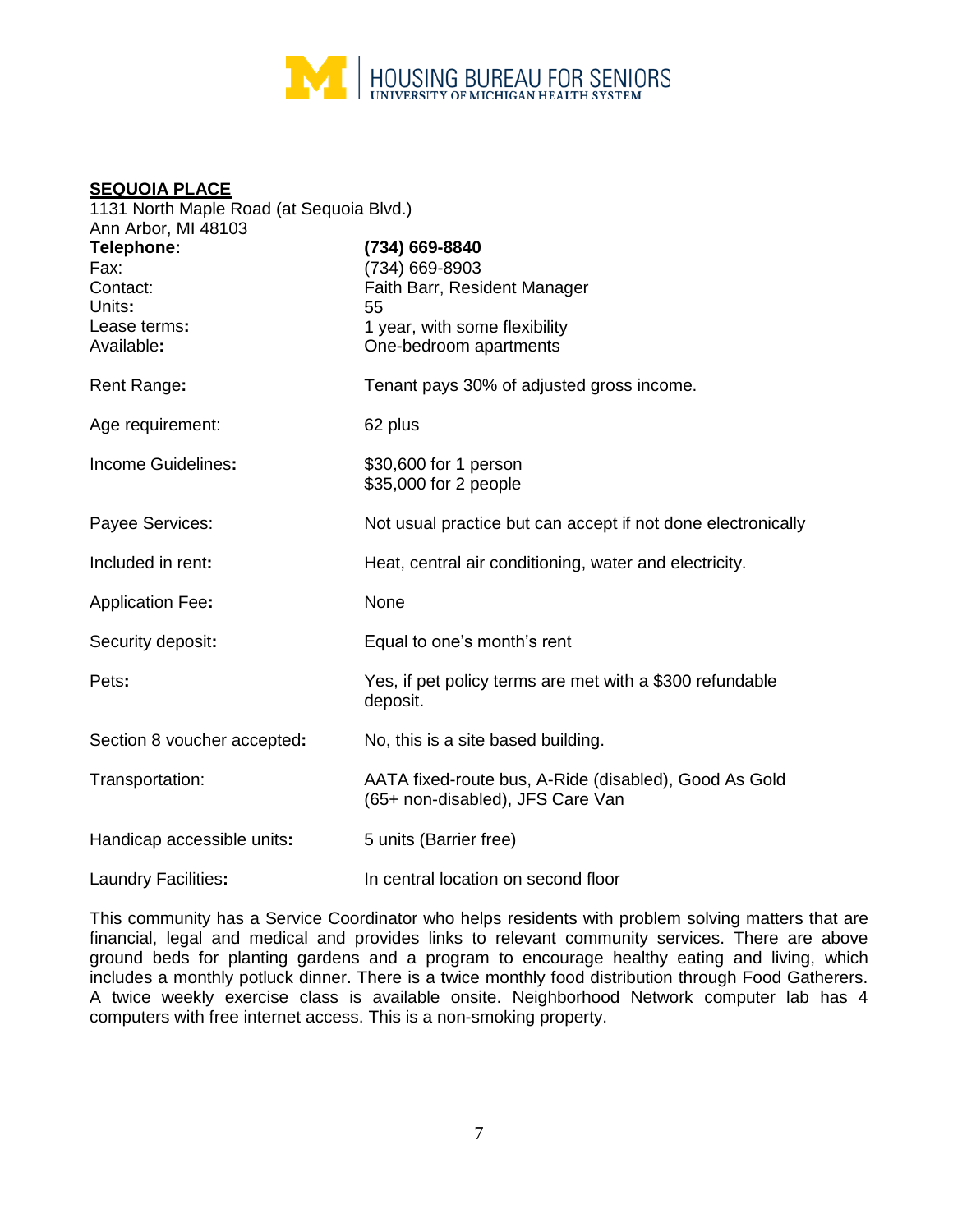

#### **PARKWAY MEADOWS**

| 2575 Sandalwood Circle                                                                              |                                                                                                                                                                                                                               |
|-----------------------------------------------------------------------------------------------------|-------------------------------------------------------------------------------------------------------------------------------------------------------------------------------------------------------------------------------|
| Ann Arbor, MI 48105<br>Telephone:<br>Fax<br>Contact:<br>Units:<br>Management Company:<br>Available: | (734) 662-5055<br>(734) 662-7872<br>Yvonne Palmer, Residential Manager<br>211 Senior units, 351 total units<br><b>KMG Prestige Management</b><br>191 one-bedroom (663 sq. ft.) and 20-two bedroom apartments<br>(802 sq. ft.) |
| Rent Range:                                                                                         | 30% of adjusted gross annual income                                                                                                                                                                                           |
| Age requirement:                                                                                    | 62 plus; Disabled can be younger. Live in assist allowed with 504<br>document to show medical necessity                                                                                                                       |
| Income Guidelines:                                                                                  | New guidelines as of July 2014 are based on 30%, 40% and 80%<br>of median income of Washtenaw County:                                                                                                                         |
|                                                                                                     | 30%: 1 person max income \$18,350<br>30%: 2 person max income \$21,000<br>Max incomes are higher for 40% and 80% of medium income units.                                                                                      |
| Payee Services:                                                                                     | Allowed                                                                                                                                                                                                                       |
| Included in rent:                                                                                   | Water and trash                                                                                                                                                                                                               |
| <b>Application Fee:</b>                                                                             | None                                                                                                                                                                                                                          |
| Security deposit:                                                                                   | First month's rent                                                                                                                                                                                                            |
| Pets:                                                                                               | Allowed for medical reasons without a fee, and otherwise allowed<br>with a \$150 refundable fee.                                                                                                                              |
| Section 8 voucher accepted:                                                                         | No, this is a site based building.                                                                                                                                                                                            |
| Transportation:                                                                                     | AATA fixed-route bus, A-Ride (disabled), Good As Gold (65+ non-<br>disabled), JFS Care Van                                                                                                                                    |
| Handicap accessible units:                                                                          | Yes                                                                                                                                                                                                                           |
| Laundry Facilities:                                                                                 | On each floor                                                                                                                                                                                                                 |

The building is 3 stories with balconies. Service coordinators will help residents with problems that are financial, legal and medical and provide links to relevant community services. Apartments have central air conditioning. Waiting is not open at the current time. There is a one to three year wait for a 1 BR and up to 4 year wait for a 2 BR.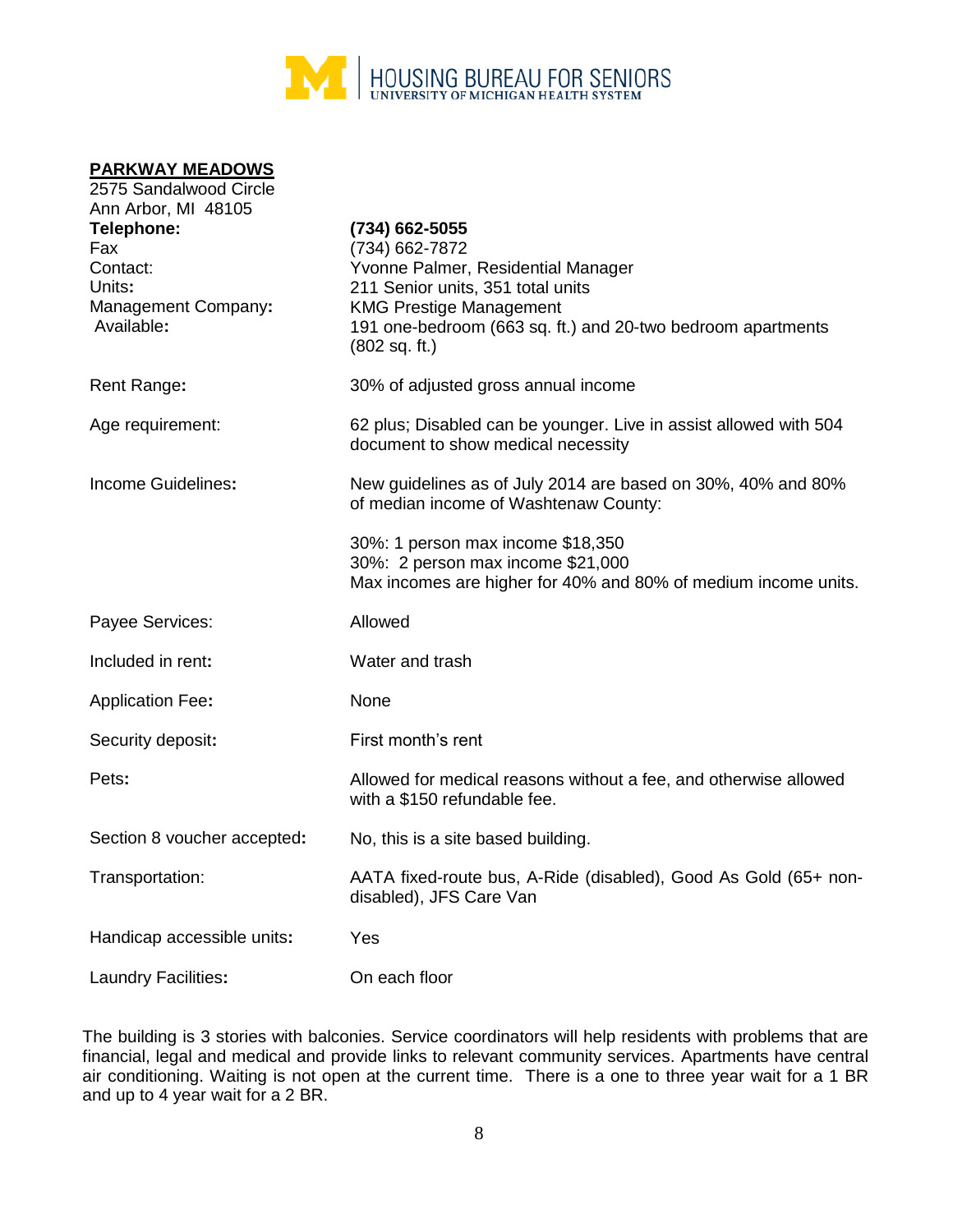

# **YPSILANTI SENIOR HOUSING OPTIONS**

| <b>CARPENTER PLACE</b><br>3400 Carpenter Road |                                                                       |
|-----------------------------------------------|-----------------------------------------------------------------------|
| Ypsilanti, MI 48197                           |                                                                       |
| Telephone:                                    | (734) 973-8377                                                        |
| Fax:                                          | (734) 973-8310                                                        |
| Management Company:                           | Preservation Management, Inc.                                         |
| Units:                                        | 150                                                                   |
| Contact:                                      | Tracy La Fever Byrd, Resident Manager                                 |
| Age requirement:                              | 62 plus                                                               |
|                                               | Disabled can be younger (waitlist is 5 years)                         |
|                                               | Live-in aide o.k. Other live-in must be set up at lease time          |
| Rent Range::                                  | 30% of adjusted gross annual income                                   |
| Income Guidelines:                            | \$30,600 for 1 person                                                 |
|                                               | \$35,000 for 2 people                                                 |
|                                               |                                                                       |
| Payee Services:                               | Allowed, no cosigner                                                  |
| Included in rent:                             | Heat, AC, Cable ready, water and trash removal                        |
| <b>Application Fee:</b>                       | None                                                                  |
|                                               |                                                                       |
| Move in fees:                                 | First month's rent and security deposit equal to one<br>month's rent. |
|                                               |                                                                       |
| Pets:                                         | One small dog or cat (25 pounds or less) with a \$300                 |
|                                               | refundable deposit.                                                   |
| Section 8 voucher accepted:                   | No, this is a site based building.                                    |
|                                               |                                                                       |
| Transportation:                               | AATA fixed-route bus, A-Ride (disabled), Good As Gold                 |
|                                               | (65+ non-disabled), JFS Care Van                                      |
| Handicap accessible units:                    | 15 units                                                              |
| Laundry Facilities:                           | On each floor                                                         |

A Turner Geriatric Clinic nurse comes once a month to provide medical support services. A service coordinator helps residents with problem solving matters that are financial, legal and medical and provides links to relevant community services. Currently a 12 month waitlist.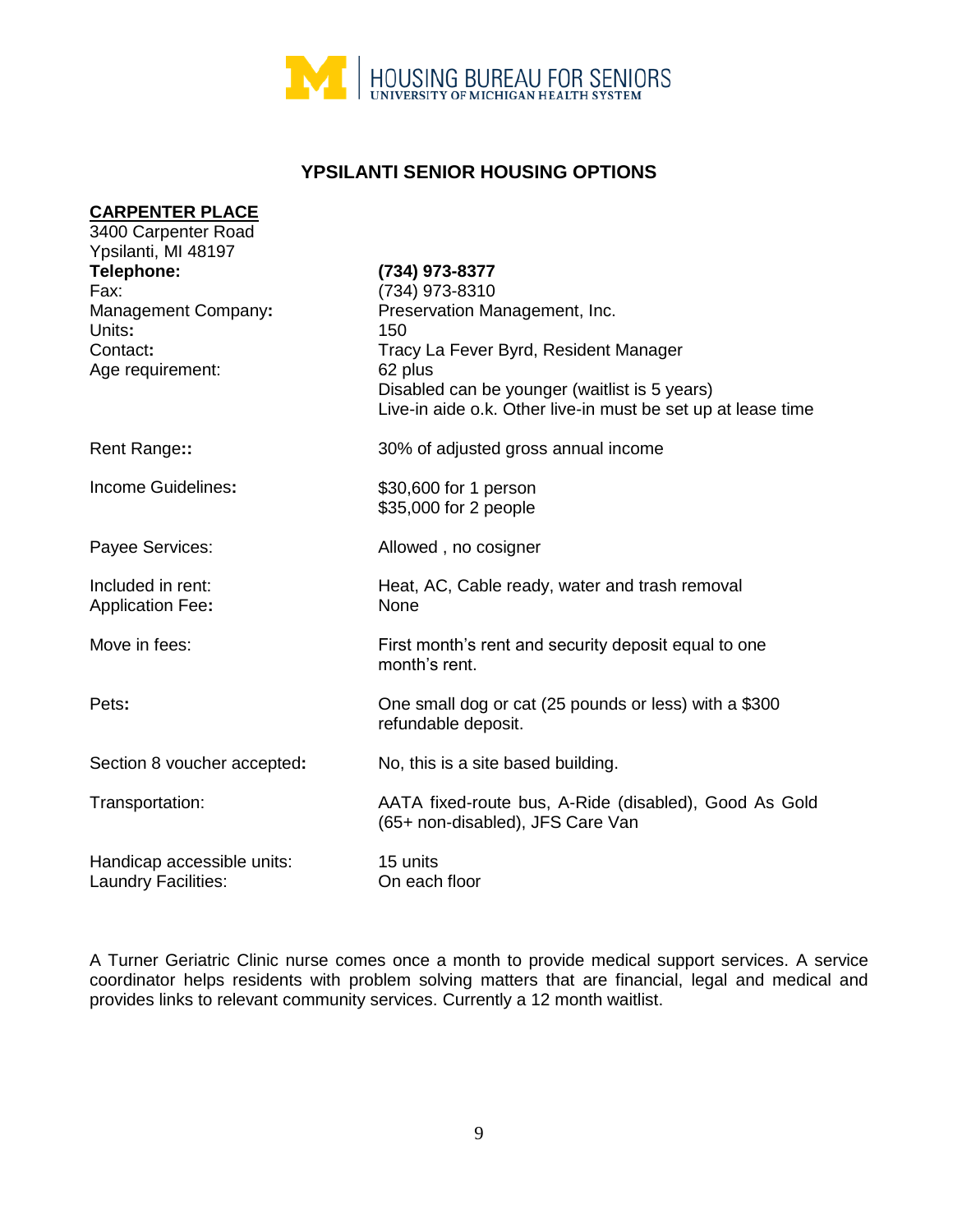

# **CHIDESTER PLACE APARTMENTS**

| 330 Chidester Street<br>Ypsilanti, MI 48197 |                                                                                                                             |
|---------------------------------------------|-----------------------------------------------------------------------------------------------------------------------------|
| Telephone:                                  | (734) 487-9400                                                                                                              |
| Fax:                                        | (734) 487-5186                                                                                                              |
| Contact:                                    | Terry Schmitz, Property Manager                                                                                             |
| Management Company:<br>Units:               | <b>Independent Management Services</b><br>151                                                                               |
| Lease Terms:<br>Available:                  | 12 months for the first year, month to month there after<br>One-bedroom apartments (600 sq. ft.)                            |
| Rent Range:                                 | 30% of adjusted gross annual income                                                                                         |
| Age requirement:                            | 62 plus; Handicap & Disabled can be younger. Additional live in<br>residents allowed with management approval.              |
| Income Guidelines:                          | \$30,600 for 1 person                                                                                                       |
|                                             | \$34,900 for 2 people                                                                                                       |
| Payee Services:                             | Allowed                                                                                                                     |
| Included in rent:                           | Heat, water and trash                                                                                                       |
| <b>Application Fee:</b>                     | None                                                                                                                        |
| Move in fee:                                | First month's rent and security deposit                                                                                     |
| Pets:                                       | Small pets and service animals. One time deposit \$300 OR can<br>do a payment plan of \$10 a month with a \$50 down payment |
| Section 8 voucher accepted:                 | No, this is a site based building.                                                                                          |
| Transportation:                             | AATA fixed-route bus (#11), A-Ride (disabled), Good As Gold<br>(65+ non-disabled), JFS Care Van                             |
|                                             |                                                                                                                             |

Handicap accessible units: 15

Laundry Facilities: Coin operated machines on each floor

The building water is heated and cooled, so air conditioning is available, but for only half the year (certain months).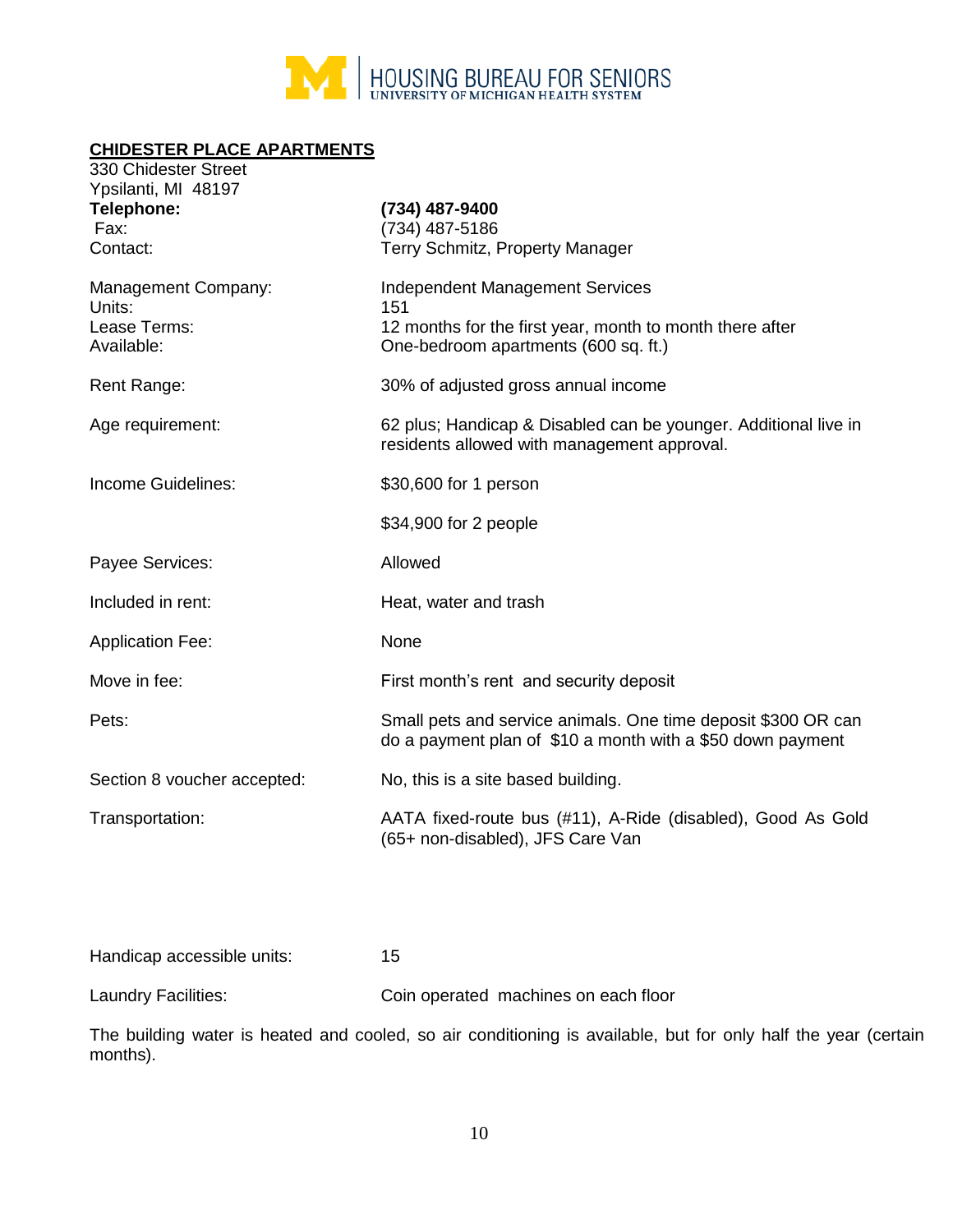

#### **CLARK EAST TOWER** 1550 E. Clark Road

| <b>IJJU L. VIAIN INJAU</b><br>Ypsilanti, MI 48198 |                                                            |
|---------------------------------------------------|------------------------------------------------------------|
| Telephone:                                        | (734) 482-5511                                             |
| Fax:                                              | (734) 482-3079                                             |
| Contact:                                          | Robyn Warden, Manager                                      |
| Management Company:                               | <b>National Church Residences</b>                          |
| Units:                                            | 200                                                        |
| Lease Terms                                       | One year, month to month after first year                  |
| Available:                                        | One (556 sq. ft.) and two (880 sq. ft.) bedroom apartments |
|                                                   | and 16 apartments for individuals with disabilities        |
| Rent Range:                                       | 30% of adjusted gross annual income                        |
| Age requirement:                                  | 62 years plus                                              |
|                                                   | Dependent children (applicant is the legal guardian)       |
|                                                   | 24/7 caregiver possible with form completed by doctor on   |
|                                                   | need                                                       |
| Income Guidelines:                                | \$18,350-\$45,500 maximum for 1 person                     |
|                                                   | \$21,000-\$52,000 maximum for 2 people                     |
|                                                   | Based on Washtenaw County median income                    |
| Payee Services:                                   | Allowed                                                    |
|                                                   |                                                            |
| Included in rent:                                 | Water, gas and heat. Electric is not included.             |
| <b>Application Fee:</b>                           | None                                                       |
| Security deposit:                                 | First month's rent                                         |
| Pets:                                             | One small pet (30 pounds maximum) / with a \$50            |
|                                                   | refundable pet deposit plus \$10 a month payment plan. Or  |
|                                                   | a \$300 fee can be paid in full once a year.               |
| Section 8 voucher accepted:                       | No, this is a site based building.                         |
| Transportation:                                   | AATA fixed-route bus, A-Ride (disabled), Good As Gold      |
|                                                   | (65+ non-disabled), JFS Care Van                           |
| Handicap accessible units:                        | 21 units                                                   |
| Laundry Facilities:                               | On every other floor                                       |

This community has a Service Coordinator who helps residents with concerns related to financial problems and legal and medical issues. Residents are given referrals to relevant community services. Air conditioning is an energy efficient wall unit supplied by management.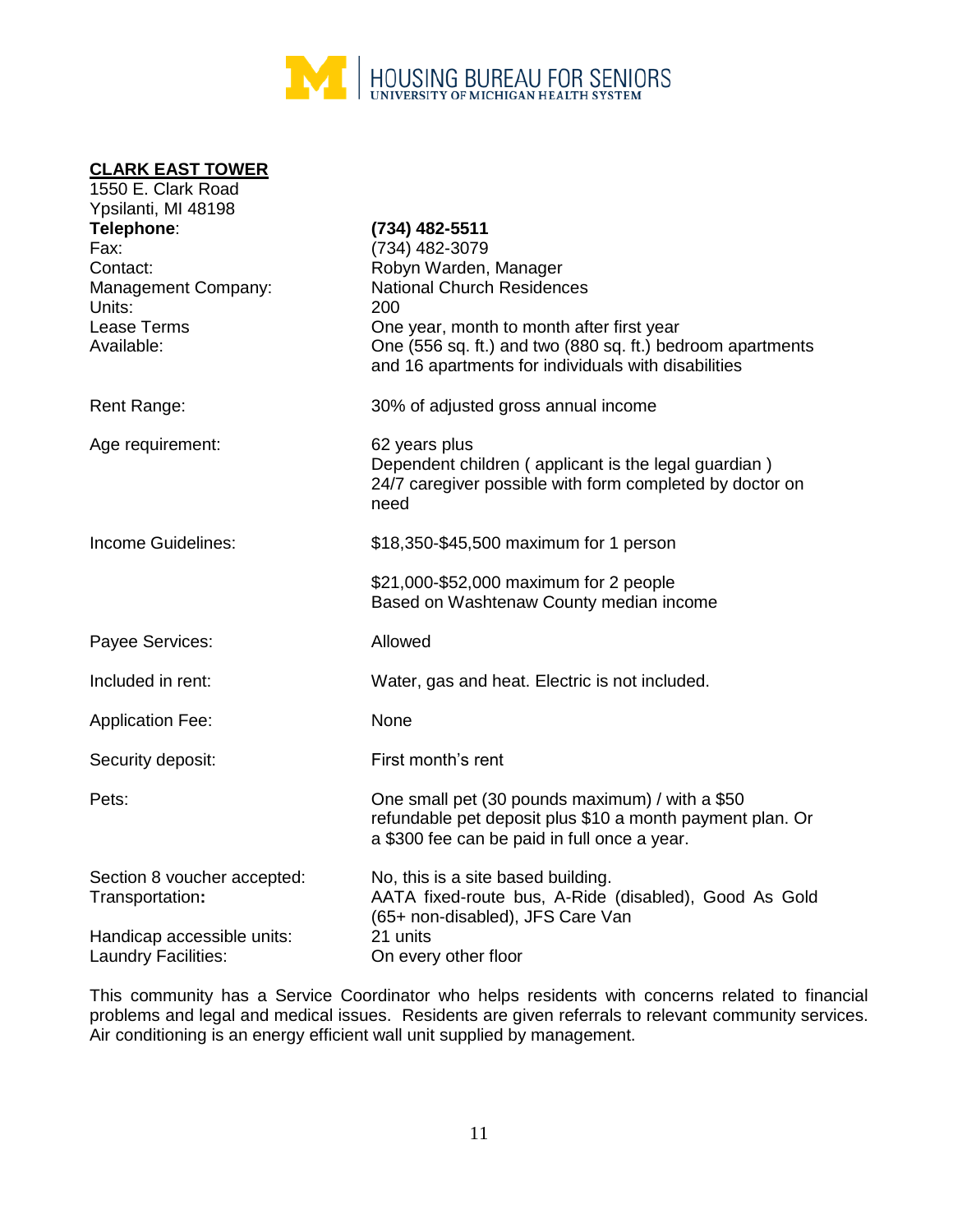

#### **CROSS STREET VILLAGE**

210 W. Cross Street

| Ypsilanti, MI 48197         |                          |                |                                             |                                                          |         |
|-----------------------------|--------------------------|----------------|---------------------------------------------|----------------------------------------------------------|---------|
| Telephone:                  | (734) 483-8300           |                |                                             |                                                          |         |
| Fax:                        | (734) 483-8705           |                |                                             |                                                          |         |
| Contact:                    |                          |                | Eda Komora, Manager                         |                                                          |         |
| Management Company:         |                          |                | <b>Independent Management Services</b>      |                                                          |         |
| Units:                      | 104                      |                |                                             |                                                          |         |
| Lease Terms:                | 12 month                 |                |                                             |                                                          |         |
| Available:                  |                          |                | One and two bedroom (BR) apartments         |                                                          |         |
|                             |                          |                |                                             |                                                          |         |
| Rent Range:                 | Rent                     | <b>BR</b>      | 1 Person                                    | 2 Persons                                                |         |
|                             |                          |                | Income limit                                | Income Limit                                             |         |
|                             | \$413                    | $\mathbf{1}$   | \$18,870                                    | \$21,570                                                 |         |
|                             |                          |                |                                             |                                                          |         |
|                             | \$480                    | $\overline{2}$ | \$18,870                                    | \$21,570                                                 |         |
|                             | \$550                    | 1              | \$25,160                                    | \$28,760                                                 |         |
|                             | \$585                    | $\overline{c}$ | \$25,160                                    | \$28,760                                                 |         |
|                             | \$650                    | 1              | \$31,450                                    | \$35,950                                                 |         |
|                             | \$715                    | $\overline{2}$ | \$31,450                                    | \$35,950                                                 |         |
|                             | \$765                    | 1              | \$37,740                                    | \$47,140                                                 |         |
|                             | \$815                    | $\overline{2}$ | \$37,740                                    | \$47,140                                                 |         |
| Age requirement:            |                          |                | 55 plus (no underage dependents allowed)    | 24/7 caregiver is allowed with doctor's statement        |         |
| Payee Services:             | Allowed                  |                |                                             |                                                          |         |
| Included in rent:           | Gas, heat and water      |                |                                             |                                                          |         |
| <b>Application Fee:</b>     |                          |                |                                             | \$120 fee to hold an apartment. Application fee is \$20. |         |
| Security deposit:           |                          |                | Equal to one month's rent                   |                                                          |         |
| Pets:                       |                          |                | No pets unless you have a doctor statement. |                                                          |         |
| Section 8 voucher accepted: | Yes. Note:<br>authority. |                | Obtain a                                    | move packet from                                         | housing |
| Transportation:             |                          |                | (65+ non-disabled), JFS Care Van            | AATA fixed-route bus, A-Ride (disabled), Good As Gold    |         |
| Handicap accessible units:  | 4 units                  |                |                                             |                                                          |         |
| Laundry Facilities:         |                          |                | On each floor except the lower level.       |                                                          |         |

Residency is restricted to seniors whose annual income is at or below 60% of Washtenaw County's income guidelines. The development includes a library, activity room, hair salon, community room and a theater. Central air conditioning is available throughout the facility.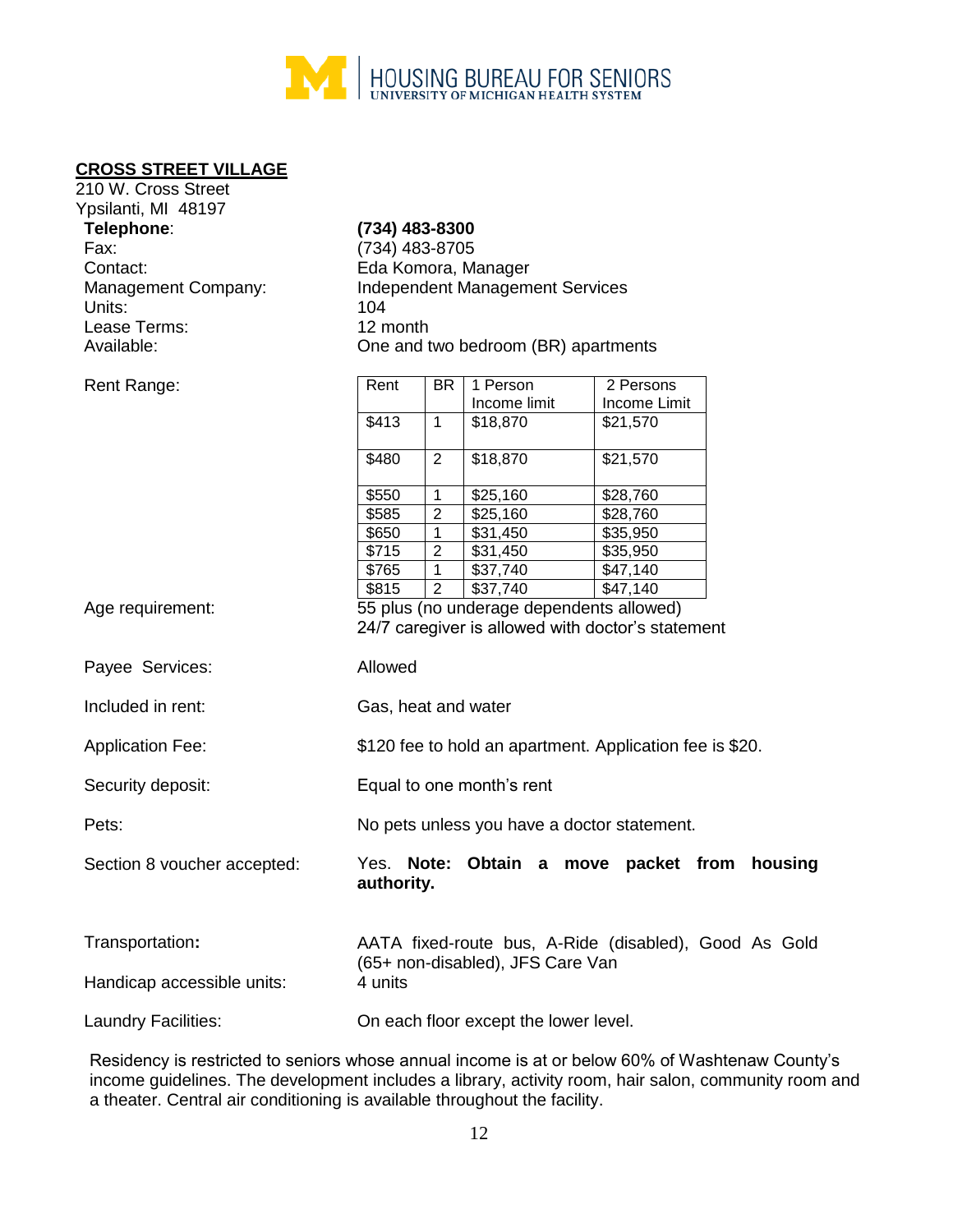

## **LEXINGTON CLUB AT ANN ARBOR**

| 2224 Golfside Road<br>Ypsilanti, MI 48197         |                                                                                                                                                      |
|---------------------------------------------------|------------------------------------------------------------------------------------------------------------------------------------------------------|
| Telephone:<br>Fax:                                | (734) 572-9000<br>(734) 572-9979                                                                                                                     |
| Website:                                          | www.lexingtonclubatannarbor.com                                                                                                                      |
| Contact:                                          | Michael Lorigan, Manager                                                                                                                             |
| Available:                                        | Samantha Morningstar, Assistant<br>1 and 2 Bedroom apartments, 1 bedroom dens and studios (439-<br>846 sq. ft.)                                      |
| Rent Range:                                       | \$615-815                                                                                                                                            |
| Age requirement:                                  | 55 plus only, second person of any age                                                                                                               |
| Income Guidelines:                                | Upper income for tax credit program is: \$37,740 max for 1 person<br>1 Bedroom (BR)\$615<br>43,140 max for 2 persons<br>1 BR den \$715<br>2 BR \$820 |
| <b>Market Rate Units:</b>                         | Studio begins at \$639<br>No income qualifications<br>1 BR begins at \$615<br>1 BR den begins at \$715<br>2 BR begins at \$820                       |
| Payee Services:<br>Included in rent:              | Allowed<br>Water (hot & cold), trash and sewer                                                                                                       |
| <b>Application Fee:</b>                           | \$25 application fee (nonrefundable) & upon preapproval \$50<br>holding fee which is applied to security deposit                                     |
| Security deposit:                                 | \$225 up to 1 month's rent                                                                                                                           |
| Pets:                                             | \$400 refundable deposit and \$50/month for 1 pet; \$75/month for 2                                                                                  |
|                                                   | pets. No charge for service animals.                                                                                                                 |
| Section 8 voucher accepted:                       | Yes. Note: Obtain a move packet from housing authority.                                                                                              |
| Transportation:                                   | AATA fixed-route bus, A-Ride (disabled), Good As Gold (65+ non-<br>disabled), JFS Care Van                                                           |
|                                                   | 9 are barrier free                                                                                                                                   |
| Handicap accessible units:<br>Laundry Facilities: | Washer & Dryer is possible for an additional \$44/mo. Two coin-<br>operated laundry facilities are also available.                                   |
|                                                   | Other amenities include storage at an additional fee. Free continental breakfast and many activities                                                 |

Other amenities include storage at an additional fee. Free continental breakfast and many activities are available. Central air conditioning in all apartments. There are no carports.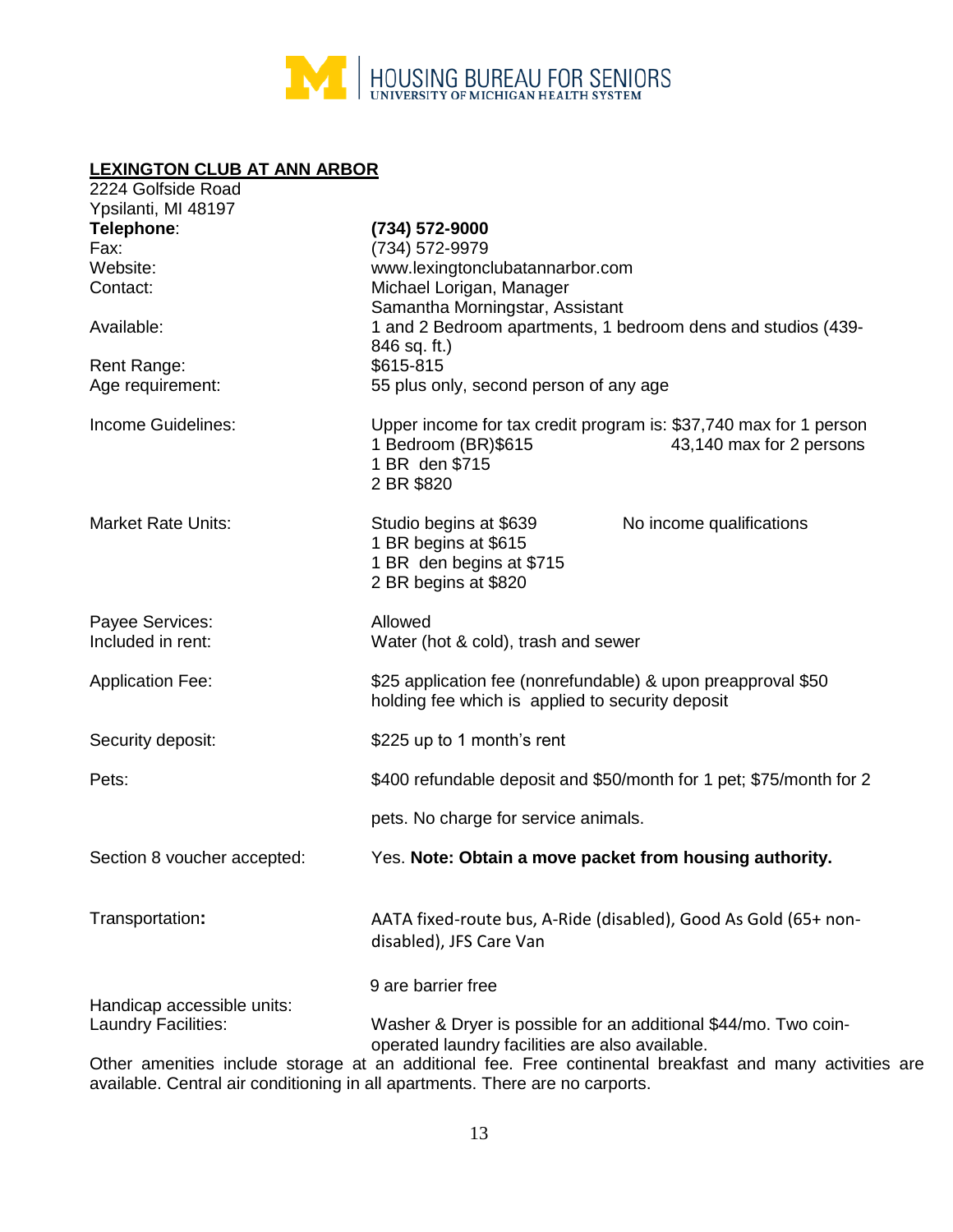

#### **MELVIN T. WALLS MANOR**

| 2189 Glory Lane (at Hewitt Rd.)                                                                                      |                                                                                                                                                       |
|----------------------------------------------------------------------------------------------------------------------|-------------------------------------------------------------------------------------------------------------------------------------------------------|
| Ypsilanti, MI 48197<br>Telephone:<br>Fax:<br>Contact:<br>Management Company:<br>Units:<br>Lease Terms:<br>Available: | (734) 484-3820<br>(734) 484-3864<br>Kathy Henderson, Property Manager<br>Wedgewood Management<br>55<br>1 year<br>One-bedroom apartments (575 sq. ft.) |
| Rent Range:                                                                                                          | 30% of adjusted gross annual income                                                                                                                   |
| Age requirement:                                                                                                     | 62 plus (No dependents)                                                                                                                               |
| Income Guidelines:                                                                                                   | \$27,300 maximum for 1 person                                                                                                                         |
|                                                                                                                      | \$31,200 maximum for 2 people                                                                                                                         |
| Payee Services:                                                                                                      | On a case-by-case basis                                                                                                                               |
| Included in rent:                                                                                                    | <b>Heat and Water</b>                                                                                                                                 |
| <b>Application Fee:</b><br>Security deposit:                                                                         | <b>No</b><br>One month's rent                                                                                                                         |
| Pets:<br>Section 8 voucher accepted:                                                                                 | No pets.<br>No, site based building                                                                                                                   |
| Transportation:                                                                                                      | AATA fixed-route bus, A-Ride (disabled), Good As Gold<br>(65+ non-disabled), JFS Care Van                                                             |
| Handicap accessible units:                                                                                           | 4 Barrier Free                                                                                                                                        |
| Laundry Facilities:                                                                                                  | On second floor                                                                                                                                       |

There are amenities such as an on-site beauty/barber shop, library and computer accessibility and an all-purpose room. A medical practice has an office located on first floor and is available for appointments five days a week. Units have central air conditioning.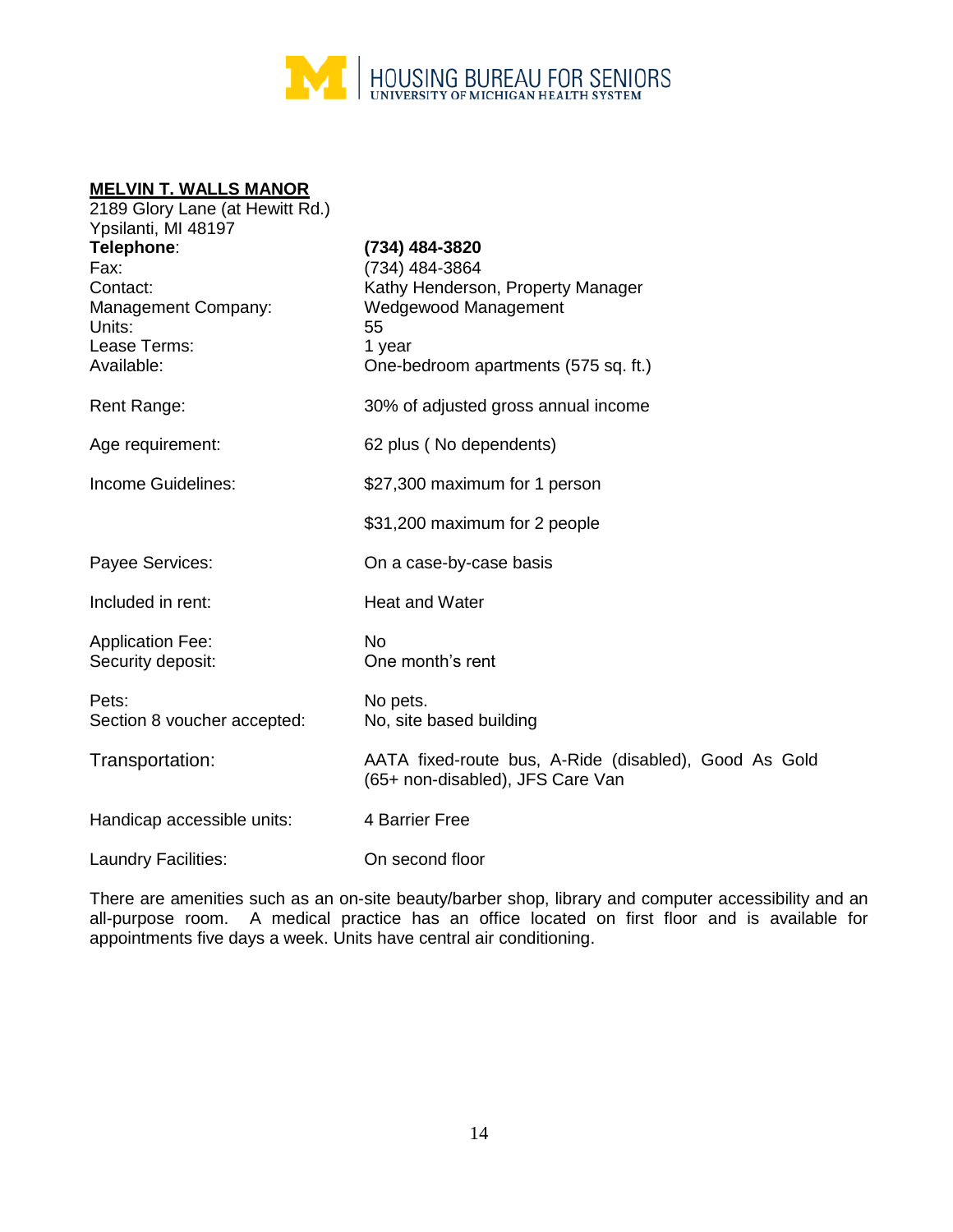

#### **TOWNE CENTRE PLACE**

| 401 W. Michigan Avenue<br>Ypsilanti, MI 48197 |                                                                                                                                                                                                                                                                                                               |
|-----------------------------------------------|---------------------------------------------------------------------------------------------------------------------------------------------------------------------------------------------------------------------------------------------------------------------------------------------------------------|
| Telephone:                                    | (734) 482-5500                                                                                                                                                                                                                                                                                                |
| Fax:<br>Contact:                              | (734) 482-0581                                                                                                                                                                                                                                                                                                |
|                                               | Rochelle Chatman, Property Manager<br>Forest City Residential Management, Inc.                                                                                                                                                                                                                                |
| Management Company:<br>Units:                 | 170                                                                                                                                                                                                                                                                                                           |
| Lease Terms:                                  | 1 year                                                                                                                                                                                                                                                                                                        |
| Available:                                    | One-bedroom apartments (620 sq. ft.)                                                                                                                                                                                                                                                                          |
|                                               |                                                                                                                                                                                                                                                                                                               |
| Rent Range:                                   | Rents are a minimum of \$486 and a maximum of \$642 and<br>are based on Washtenaw County median income.<br>Once a resident, one can apply to the waitlist for the rental<br>assistance program (RAP), which allows rent that is 30% of<br>adjusted gross annual income. Waitlist is approximately 2<br>years. |
| Age requirement:                              | 62 plus (sometimes have 55+ waiver)                                                                                                                                                                                                                                                                           |
|                                               | Dependent children allowed, no age limit                                                                                                                                                                                                                                                                      |
| Income Guidelines:                            | Must be able to afford minimum rent.                                                                                                                                                                                                                                                                          |
| Payee Services:                               | Allowed                                                                                                                                                                                                                                                                                                       |
| Included in rent:                             | <b>Heat and Water</b>                                                                                                                                                                                                                                                                                         |
| <b>Application Fee:</b>                       | None                                                                                                                                                                                                                                                                                                          |
| Security deposit:                             | First month's rent.                                                                                                                                                                                                                                                                                           |
| Pets:                                         | Small dog under 20 pounds with a one time fee of \$300.                                                                                                                                                                                                                                                       |
| Section 8 voucher accepted:                   | Yes. Note: Obtain a move packet from housing authority.                                                                                                                                                                                                                                                       |
| Transportation:                               | AATA fixed-route bus, A-Ride (disabled), Good As Gold<br>(65+ non-disabled), JFS Care Van                                                                                                                                                                                                                     |
| Handicap accessible units:                    | No                                                                                                                                                                                                                                                                                                            |
| Laundry Facilities:                           | On first floor                                                                                                                                                                                                                                                                                                |
|                                               |                                                                                                                                                                                                                                                                                                               |

102 units are covered by a Rental Assistance Program (RAP)—see rent range, above. Physical therapy is available on site. There are balconies on all but first floor apartments. There is usually no waitlist. All units have central air conditioning.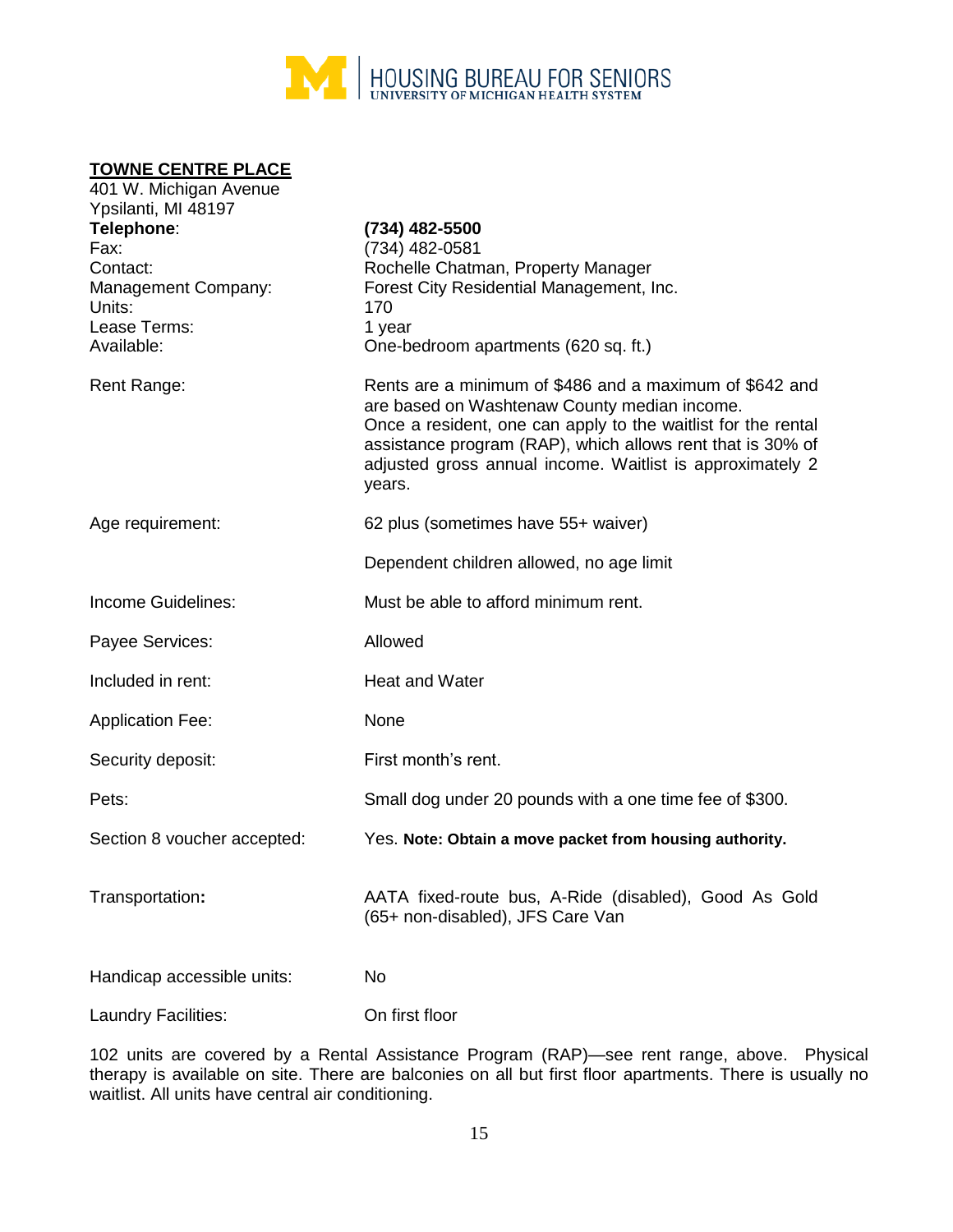

# **SENIOR HOUSING IN CHELSEA, MANCHESTER, MILAN AND SALINE**

#### **MILAN VILLAGE APARTMENTS**

| 71 Hurd<br>Milan, MI 48160<br>Telephone: | (734) 241-2420                                                                                                                                                                                                                                                    |
|------------------------------------------|-------------------------------------------------------------------------------------------------------------------------------------------------------------------------------------------------------------------------------------------------------------------|
| Fax:                                     | (734) 457-3105                                                                                                                                                                                                                                                    |
| Email:                                   | bradco1@chartermi.net                                                                                                                                                                                                                                             |
| Contact:                                 | Kim Braden, Property Manager                                                                                                                                                                                                                                      |
| Units:                                   | 36                                                                                                                                                                                                                                                                |
| Update:                                  | January 2013                                                                                                                                                                                                                                                      |
| Available:                               | One and two bedroom apartments                                                                                                                                                                                                                                    |
| Rent Range:                              | 30% of adjusted annual income                                                                                                                                                                                                                                     |
| Age requirement:                         | 62 plus                                                                                                                                                                                                                                                           |
|                                          | Disabled can be younger                                                                                                                                                                                                                                           |
| <b>Payee Services</b>                    | No reply                                                                                                                                                                                                                                                          |
| Income Guidelines:                       | Call the office                                                                                                                                                                                                                                                   |
| Included in rent:                        | Water, trash and sewer                                                                                                                                                                                                                                            |
| <b>Application Fee:</b>                  | No                                                                                                                                                                                                                                                                |
| Security deposit:                        | One month's rent and utility allowance                                                                                                                                                                                                                            |
| Pets:                                    | Small dogs and cats with pet agreement and a \$300 deposit                                                                                                                                                                                                        |
| Section 8 voucher accepted:              | No, this is a site based building.                                                                                                                                                                                                                                |
| Transportation:                          | Milan Transportation Service (provided through Milan Senior<br>Center. Trips within city limits (\$1), beyond city limits within<br>20 mile radius, fees vary with distance (3-10 \$10) Call 734-<br>508-6229. Service operates M, W, and Th. From 8 am -3<br>pm. |
| Handicap accessible units:               | 4 units                                                                                                                                                                                                                                                           |
| Laundry Facilities:                      | One laundry facility in each of the 5 buildings                                                                                                                                                                                                                   |

A utility allowance is included in the rent, but air conditioning is not included. Tenants can supply their own window unit. At this time there is a waiting list of a minimum of 6 months.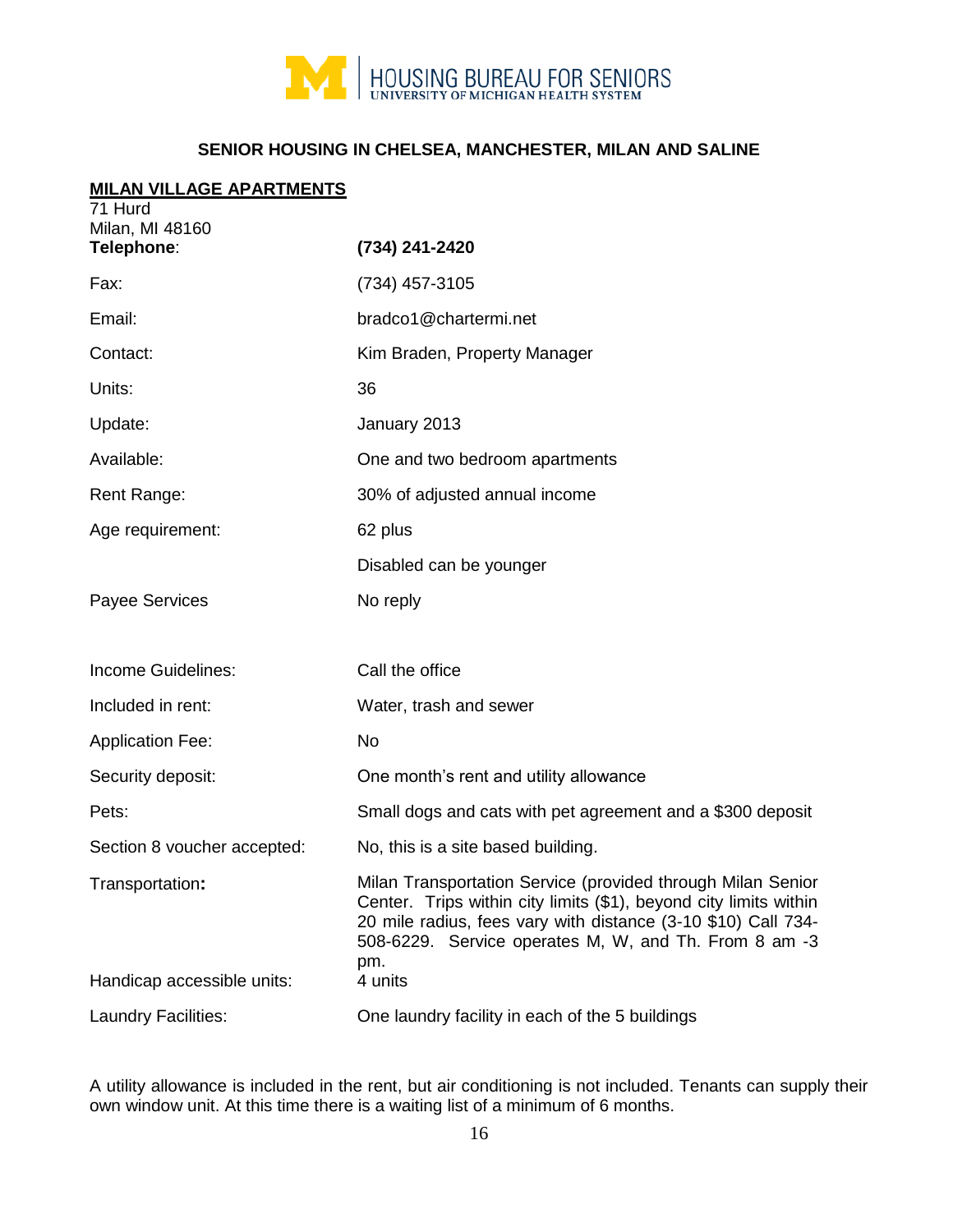

# **MILL POND MANOR**

460 W. Russell St. Saline, MI 48176

| Telephone:<br>Fax:<br>Contact:<br>Units:<br>Available: | (734) 429-3838<br>(734) 429-3390<br>Belinda Booker, Property Manager<br>48<br>One bedroom apartments (470 sq. ft.)                                   |
|--------------------------------------------------------|------------------------------------------------------------------------------------------------------------------------------------------------------|
| <b>Rent Range</b>                                      | Tenant pays 30% of adjusted annual income for rent.                                                                                                  |
| Age requirement:                                       | 62 plus (no dependents)<br>Also for disabled persons under 62 years old.                                                                             |
| Income Guidelines:                                     | 1 person- \$30,600                                                                                                                                   |
|                                                        | 2 persons \$35,500                                                                                                                                   |
| Payee Services:                                        | Not allowed                                                                                                                                          |
| Included in rent:                                      | Heat and water and wall units for air conditioning.                                                                                                  |
| <b>Application Fee:</b>                                | None                                                                                                                                                 |
| Security deposit:                                      | First month's rent                                                                                                                                   |
| Pets:                                                  | Small pets are allowed. \$150 refundable deposit.                                                                                                    |
| Section 8 voucher accepted:                            | No, this is site based building.                                                                                                                     |
| Transportation:                                        | People's Express (877-214-6073). Transportation within the<br>City of Saline and with 24 hour notice to Meijer, Target, and<br><b>Briarwood Mall</b> |
| Handicap accessible units:                             | 2 units with long wait list                                                                                                                          |
| Laundry Facilities:                                    | On second floor                                                                                                                                      |

Mill Pond Manor is convenient to St. Joseph Mercy Hospital in Saline for urgent care only—no ER. Doctor's offices close by. The building has three levels. Non-smoking environment.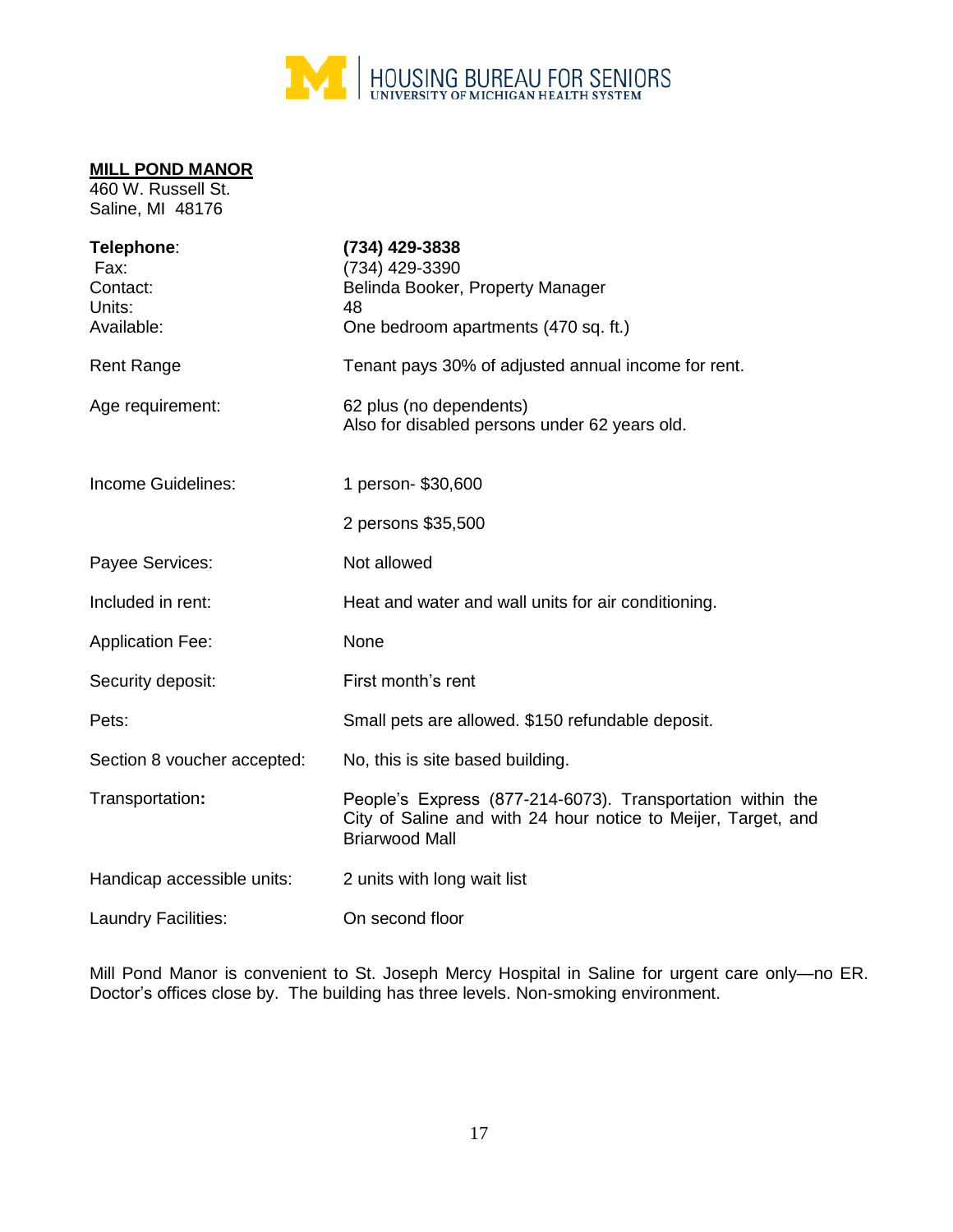

| THE PINES<br>325 Wilkinson Street  |                                                                                                                                                                                                           |
|------------------------------------|-----------------------------------------------------------------------------------------------------------------------------------------------------------------------------------------------------------|
| Chelsea, MI 48118<br><b>Phone:</b> | (734) 433-9130                                                                                                                                                                                            |
| Fax:                               | (734) 433-9618                                                                                                                                                                                            |
| Contact:                           | Kristy Collins, Executive Director                                                                                                                                                                        |
| Email:                             | pinesseniorapts@att.net                                                                                                                                                                                   |
| Units:                             | 98                                                                                                                                                                                                        |
| Lease Terms:                       | 1 year                                                                                                                                                                                                    |
| Available:                         | 1 (600 sq. ft.) and 2 (900 sq. ft.) bedroom apts. in 3 story<br>building with 2 elevators. There are 12 units are 2 BR, 2 baths,<br>28 units that are 2 BR, I bath and 60 units that are 1 BR, 1<br>bath. |
| Age requirement:                   | 55 plus                                                                                                                                                                                                   |
| <b>Income Guidelines</b>           | Offer rent rates with income guidelines based on 50% or 60%                                                                                                                                               |
| (Moderate Income                   | of Washtenaw County median income:                                                                                                                                                                        |
| Rates):                            | 60%-- 1 person maximum income \$37,740                                                                                                                                                                    |
|                                    | 2 person maximum income \$43,140                                                                                                                                                                          |
|                                    | 1 BR \$830 and 2 BR \$996<br>50%-- 1 person maximum income \$31,450                                                                                                                                       |
|                                    | 2 person maximum income \$35,950                                                                                                                                                                          |
| <b>Market Rate Units:</b>          | 1 BR \$957; 2BR \$1145                                                                                                                                                                                    |
|                                    | Allowed                                                                                                                                                                                                   |
| Payee Services:                    |                                                                                                                                                                                                           |
| Included in rent:                  | Water, trash and sewer. Central air conditioning is offered.<br>Pay your own gas, electric, cable.                                                                                                        |
| <b>Application Fee:</b>            | \$50 (non-refundable)                                                                                                                                                                                     |
| Security deposit:                  | Same as one month's rent                                                                                                                                                                                  |
| Pets:                              | Dog or cat up to 20 lbs. and with a \$50.00 non-refundable<br>deposit                                                                                                                                     |
| Section 8 voucher accepted:        | Yes. Note: Obtain a move packet from housing authority.                                                                                                                                                   |
| Transportation:                    | Western-Washtenaw Area Value Express (WAVE) (734-475-<br>9494). Free community ride available on a set route. Additional<br>transportation available for additional cost.                                 |
| Barrier free units:                | 10                                                                                                                                                                                                        |
| Laundry Facilities:                | In each apartment.                                                                                                                                                                                        |
|                                    | Housekeeping available for \$20/ hour. Carports available for an extra \$20 a month.                                                                                                                      |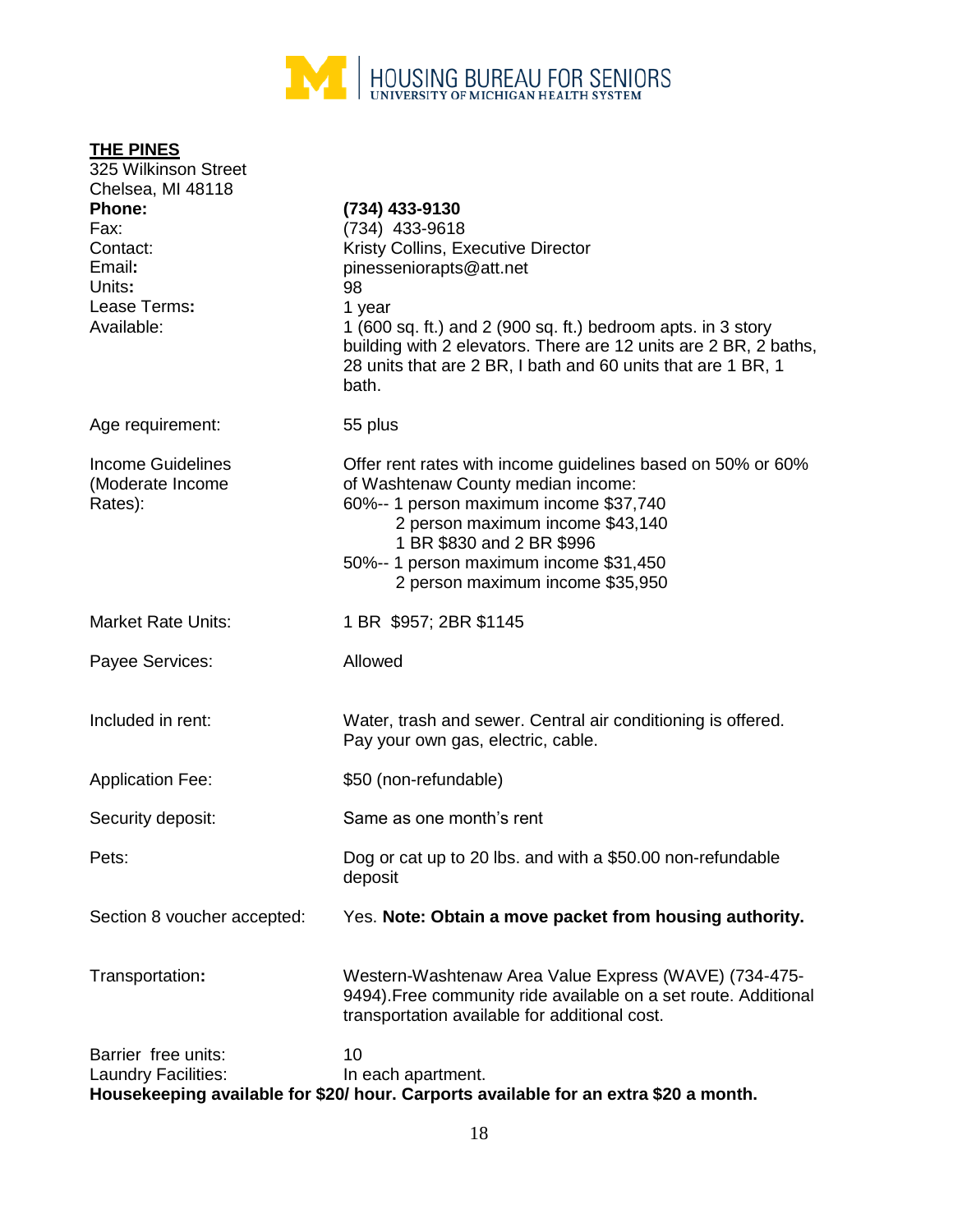

## **SILVER FOX SENIOR CONDOMINIUMS**

317 Silver Fox Dr. Milan, MI 48160

#### **By appointment only.**

| (734) 476-8970                                                                                                                                                                                                                                                                   |
|----------------------------------------------------------------------------------------------------------------------------------------------------------------------------------------------------------------------------------------------------------------------------------|
| (877) 689-3987<br>info@silverfoxseniorcondos.com                                                                                                                                                                                                                                 |
| Kathy Haushalter                                                                                                                                                                                                                                                                 |
| 50                                                                                                                                                                                                                                                                               |
| 1 year                                                                                                                                                                                                                                                                           |
| 50 plus                                                                                                                                                                                                                                                                          |
| Younger spouse or primary caregiver allowed                                                                                                                                                                                                                                      |
| Allowed                                                                                                                                                                                                                                                                          |
| Two bedroom condos with attached garage                                                                                                                                                                                                                                          |
| \$860                                                                                                                                                                                                                                                                            |
| Sewer, water, garbage pick-up, association fee                                                                                                                                                                                                                                   |
| \$35                                                                                                                                                                                                                                                                             |
| \$600 plus \$200 non-refundable cleaning fee                                                                                                                                                                                                                                     |
| One approved pet / \$600 additional security deposit                                                                                                                                                                                                                             |
| No                                                                                                                                                                                                                                                                               |
| Milan Transportation Service (provided through Milan<br>Senior Center. Trips within city limits (\$1), beyond city<br>limits within 20 mile radius, fees vary with distance (3-10<br>\$10) Call 734-508-6229. Service operates M, W, and Th.<br>From 8 am -3 pm.<br>All 51 units |
| Washer & Dryer in unit                                                                                                                                                                                                                                                           |
|                                                                                                                                                                                                                                                                                  |

Nestled in a quiet 7.5 acre setting, these condos (with attached garage and private entrance) will say welcome home each time you approach. These air conditioned, energy efficient units provide a gentle lifestyle without stripping you of your independence. Plenty of natural light, cathedral ceiling and personal patio aid in the feeling of spaciousness. We are not accepting smokers.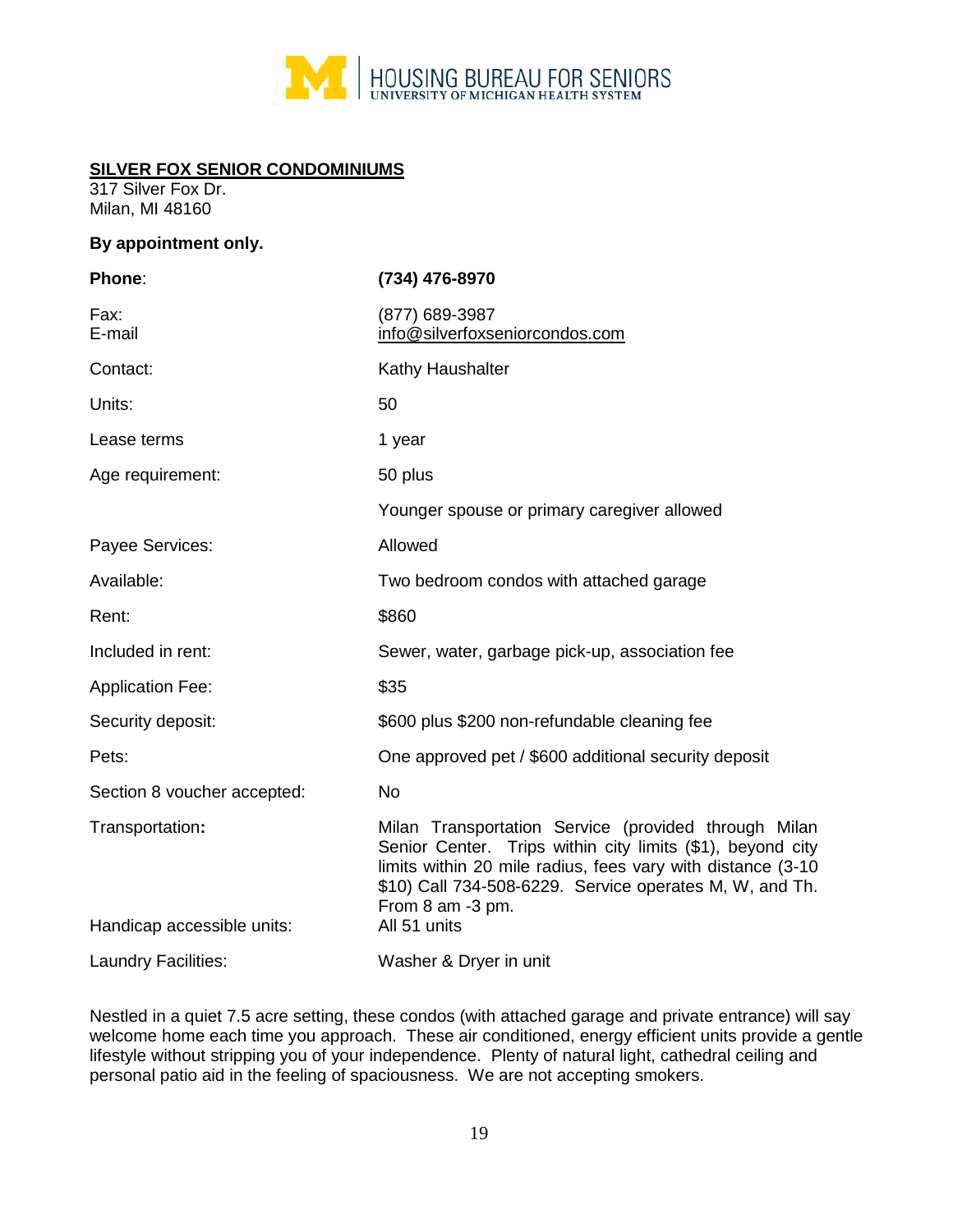

# **WOODHILL SENIOR APARTMENTS**

| 521 Galloway St.<br>Manchester, MI 48158<br>Telephone: | (734) 428-0555                                                                                                                                                       |
|--------------------------------------------------------|----------------------------------------------------------------------------------------------------------------------------------------------------------------------|
| Fax:                                                   | (734) 428-0555                                                                                                                                                       |
| Contact:                                               | Charla Harris, Property Manager                                                                                                                                      |
| Management Company:                                    | <b>MTH Management</b>                                                                                                                                                |
| Units:                                                 | 24                                                                                                                                                                   |
| Lease Terms:                                           | 1 year                                                                                                                                                               |
| Available:                                             | One-bedroom apartments                                                                                                                                               |
| Rent Range:                                            | Rent is \$550-\$733 for all units or 30% of monthly income,<br>whichever is greater.                                                                                 |
| Age Requirement:                                       |                                                                                                                                                                      |
| Payee Services:                                        | 62 or older. Disabled at any age.                                                                                                                                    |
| Income Guidelines:                                     | 1 person \$37,740                                                                                                                                                    |
|                                                        | 2 person \$43,140                                                                                                                                                    |
| Included in Rent:                                      | All heat water and garbage pick up                                                                                                                                   |
| <b>Application Fee:</b>                                | \$10                                                                                                                                                                 |
| <b>Security Deposit:</b>                               | \$550                                                                                                                                                                |
| Pets:                                                  | Small pets are allowed with a \$200 non-refundable deposit.                                                                                                          |
| Section 8 voucher accepted:                            | Yes. Note: Obtain a move packet from housing authority.                                                                                                              |
| Transportation:                                        | A senior bus with lift is available through the senior center by<br>Bus picks up for lunches, shopping and<br>arrangement.<br>doctor's appointments for a small fee. |
| Handicap accessible units:                             | Two units are handicap accessible.                                                                                                                                   |
| Laundry Facilities:                                    | Located in building                                                                                                                                                  |

Woodhill Senior Apartments are located on the West Side of the village near Carr Park. Single or double occupancy is possible. All units have patios and French doors. Air conditioning is not included, but tenant can supply their own wall air conditioning unit. Smoking is allowed in own unit only.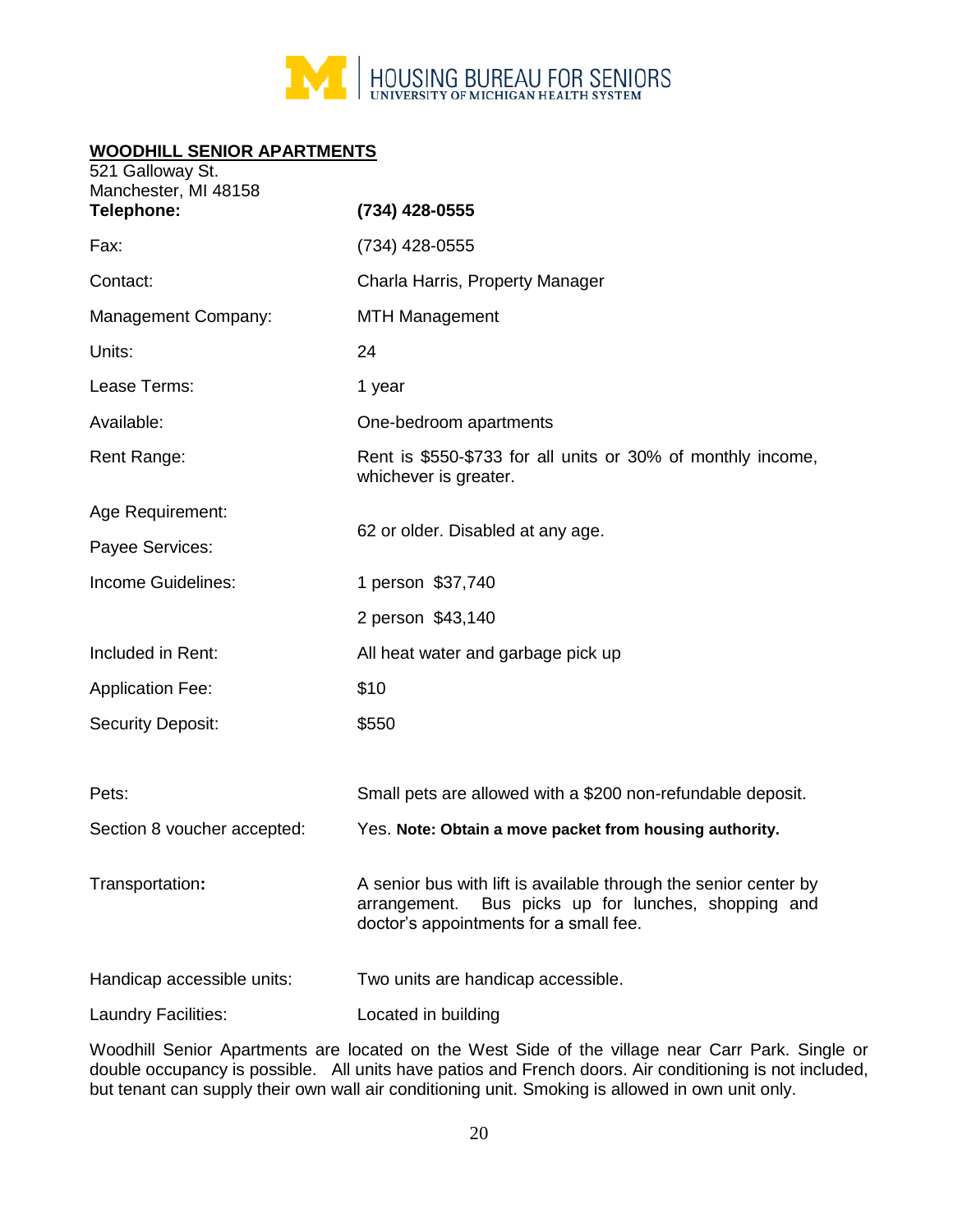

# **PUBLIC HOUSING OPTIONS**

#### **ANN ARBOR HOUSING COMMISSION**

727 Miller Avenue Ann Arbor, MI 48103

## **Main Telephone: 734-794-6720 (PLEASE CALL FOR CURRENT INFORMATION)**

Fax: 734-994-0781

#### Contact Information:

Main Line and Receptionist: Extension 47221

- East Side Public Housing Manager and Program Assistant: Extension 47206 and Extension 47224
- West Side Public Housing Manager and Program Assistant: Extension 47207 and Extension 47225
- Section 8 Manager and Waitlist Specialist: Extension 47203 and Extension 47215
- Deputy Director: Extension 47210

The AAHC offers both Public Housing and Section 8 Vouchers (Housing Choice Vouchers/Project-Based Vouchers/VASH Vouchers). The AAHC administers a Shelter Plus Program with grantees SAWC, Avalon and MAP.

#### **PUBLIC HOUSING (includes 18 properties of scattered site housing with the two largest, staffed locations being):**

| Miller Manor        |
|---------------------|
| 727 Miller Avenue   |
| Ann Arbor, MI 48103 |
| <b>Units: 104</b>   |

**Baker Commons** 106 Packard Road Ann Arbor, MI 48104 Units: 64

**Miller Manor** has mostly 1-bedroom apartments with a limited number of 2 bedrooms and through the Senior Nutrition Program offers lunches five days a week for a \$2 donation per meal. All apartments were renovated in 1994 with new appliances, fixtures and other features. The rent includes the water, gas, heat and electricity. There is a \$7 per month additional fee to offset the air conditioner expenses for the AAHC. There is a part-time Resource Coordinator on site to assist residents with obtaining needed community based services.

**Baker Commons** has 1-bedroom apartments and offers meals 3 times a week through the Senior Nutrition Program for a \$2 per meal donation. Eleven of the apartments are accessible for residents with disabilities. The rent includes the water, gas and heat. Resident is responsible for the electric service. There is a part-time Resource Coordinator on site to assist residents with obtaining needed community based services.